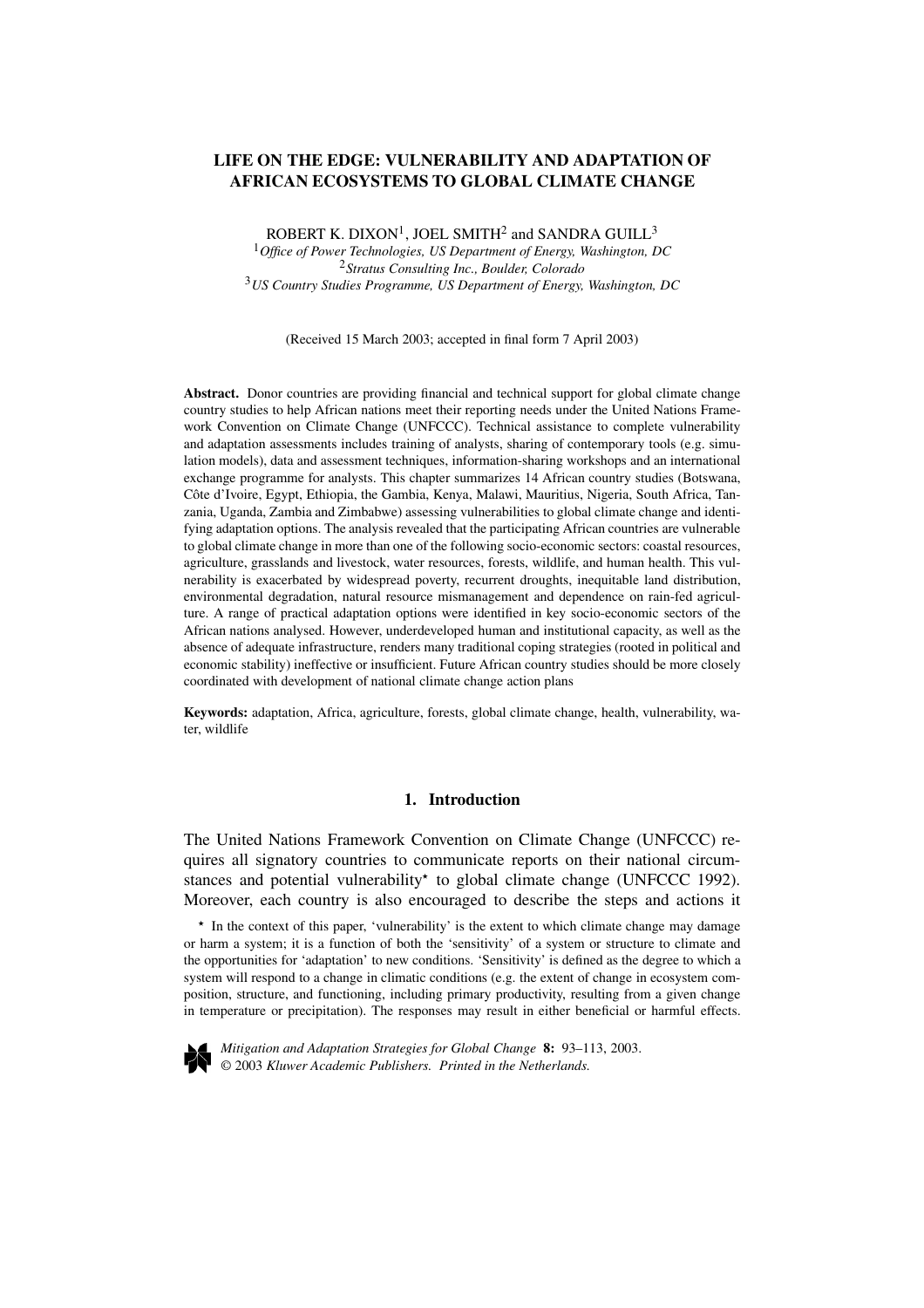is taking to implement the principles and goals of the Convention especially response (e.g. adaptation) options (Smith and Lenhart 1996). Country studies, or comprehensive analyses and assessments, are a first step towards meeting national reporting and other obligations under the Convention (Dixon et al. 1995). The United States Country Studies Programme (USCSP) was initiated in 1992 to help African developing countries and countries with economies in transition meet their Convention obligations (Amadore et al. 1999).

In its first phase, the USCSP provided technical and financial support to 14 African countries. The primary objectives of USCSP included: (i) enhance the abilities of countries and regions to inventory their greenhouse gas (GHG) emissions (Graham et al. 1990), assess their vulnerabilities to climate change (Watson et al. 1996), and evaluate response strategies for mitigating emissions and adapting to the potential impacts of global climate change (Mwandosya et al. 1996); (ii) enable countries to establish a process for developing and implementing policies and measures to mitigate and adapt to global climate change (Smith and Lenhart 1996), and for re-examining these policies and measures periodically; and (iii) share information that can be used to further national, regional, and international discussions of global climate change issues (Dixon et al. 1995). State-of-the-art technical support and cooperation with study teams from African countries are major USCSP elements (Benioff 1996a,b; Amadore et al. 1999)

In addition to direct funding of global climate change studies, USCSP devoted about 25% of its resources to hands-on training of more than 500 African participants in assessment techniques and development, and sharing of contemporary analytic tools and unique data sets at country and regional technical workshops. Short-term analyst exchange programmes (e.g. 3–6 months) in the United States and technical support of the assessments through dozens of site visits in each country were integral components of the USCSP network. The USCSP developed and distributed international handbooks in vulnerability and adaptation assessment techniques (Benioff et al. 1996). The analytical phase of the USCSP was completed in approximately six years and various technical outputs have been reported by African countries (Dixon et al. 1996a,b; Amadore et al. 1999; Mimura 1999). In cooperation with a number of international and intergovernmental organizations, the USCSP and African country teams conducted over 15 regional workshops to share preliminary results and lessons learned from their studies (Dixon et al. 1995)

The USCSP complements UNFCCC enabling activities implemented by other agencies and donors in Africa, including multilateral programmes (e.g. African De-

<sup>&#</sup>x27;Adaptation' is defined as adjustments in practices, processes, or structures in response to projected or actual changes in climate. Adjustments can be spontaneous or planned, reactive or anticipatory. In some cases (e.g. for many ecosystems), options for planned or anticipatory adaptation may not exist. Adaptations can reduce negative impacts or take advantage of new opportunities presented by changing climate conditions. It is in part because of the uncertainties associated with regional projections of climate change that this paper takes the approach of assessing vulnerabilities, rather than quantitatively assessing expected impacts of climate change.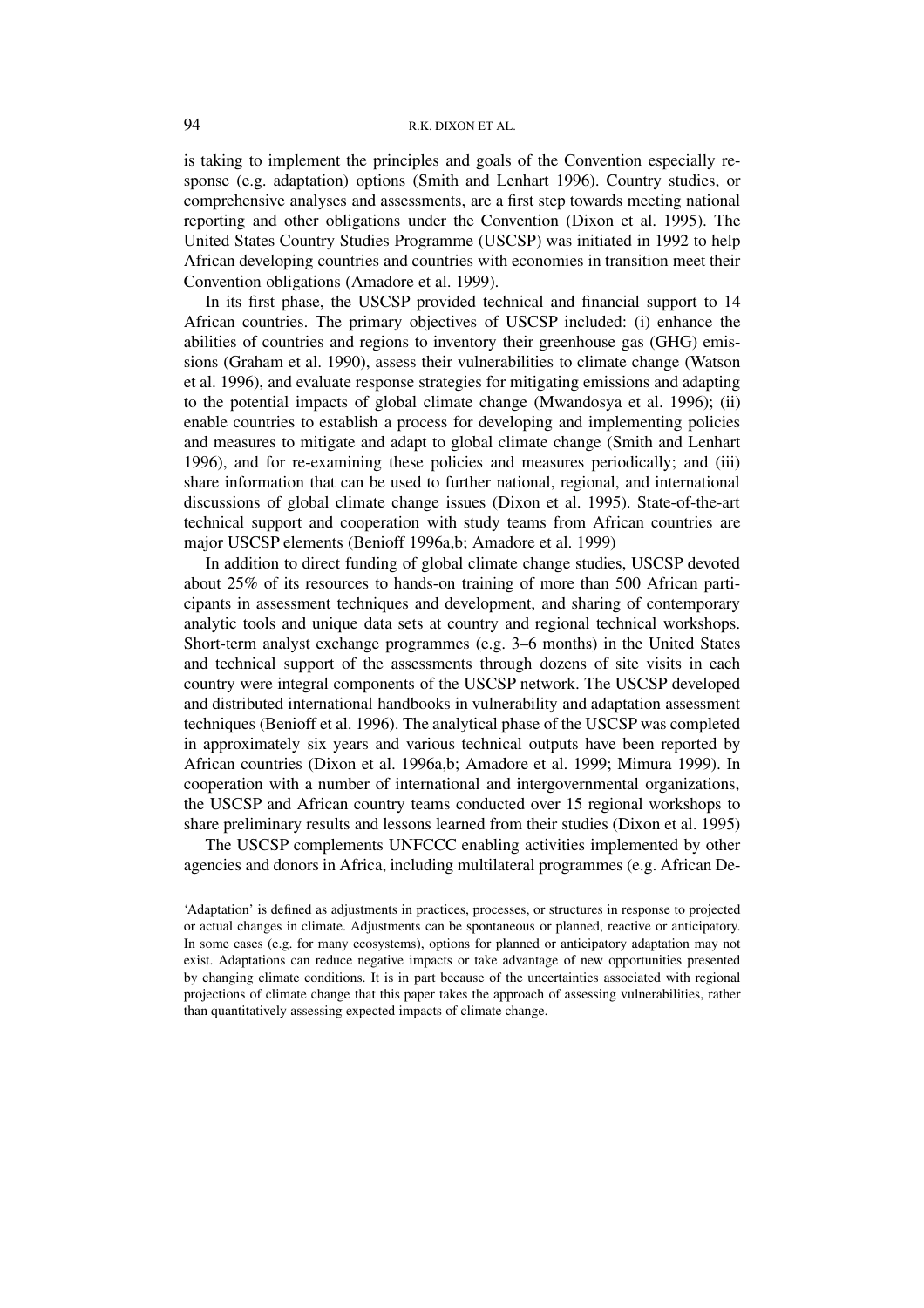velopment Bank (ADB), UN Development Programme (UNDP), UN Environment Programme (UNEP), Organization for Economic Cooperation and Development (OECD), European Commission (EC), the World Bank, and the Global Environment Facility (GEF)) and bilateral programmes (e.g. Denmark, Germany, the Netherlands and Sweden). Closely linked activities include co-financed studies in individual countries, jointly organized training, and analytical and information sharing exercises. An electronic global information system supporting global climate change country studies, CC:INFO (climate change information), is maintained and operated by the UNFCCC Secretariat and employed by the African country teams. Participating countries offered reports regarding African country study progress to the Intergovernmental Negotiating Committee (INC), Conference of the Parties (COP), and meetings of the UNFCCC subsidiary bodies (i.e., Subsidiary Body on Scientific and Technological Advice and Subsidiary Body for Implementation from 1993 to the present (Amadore et al. 1999)

Prior to the initiation of high-resolution, bottom-up country studies in Africa, global and regional assessments revealed that many socio-economic sectors (e.g. coastal resources, agriculture and food security, forests, hydrology and water resources, tourism and wildlife, and human health) were potentially vulnerable to global climate change (Watson et al. 1998). Many countries are prone to drought, and the impacts of the El Niño Southern Oscillation (ENSO) on the southern half of Africa are particularly severe (Leatherman et al 1995). The African continent is considered to be among the most vulnerable to the impacts of global climate change because of the widespread poverty, recurrent droughts, land-use patterns, and a dependence on rain-fed agriculture (Watson et al. 1996). Most African countries currently lack the institutional and human capacity, financial resources, and infrastructure to identify and implement appropriate response (e.g. adaptation and mitigation) options (Mwandosya et al. 1996).

The purpose of this report is to: (i) provide an overview of USCSP goals and approach for assessing vulnerability and adaptation options in African countries; (ii) share the results of 14 country study vulnerability and adaptation assessments (Table I); and (iii) identify options and next steps for African countries as they seek to implement, interpret and employ global climate change adaptation options

#### **2. Materials and Methods**

All country study teams participating in USCSP were trained to develop global climate change scenarios and future baseline socio-economic scenarios (Benioff et al. 1996). Country teams were also trained to assess specific vulnerabilities for any or all of eight sectors (coastal resources, agriculture, grasslands and livestock, water resources, forests, fisheries, wildlife and ecotourism, and human health). Information regarding biophysical or socioeconomic characteristics of individual African countries, with regard to the vulnerability and adaptation analysis conducted by the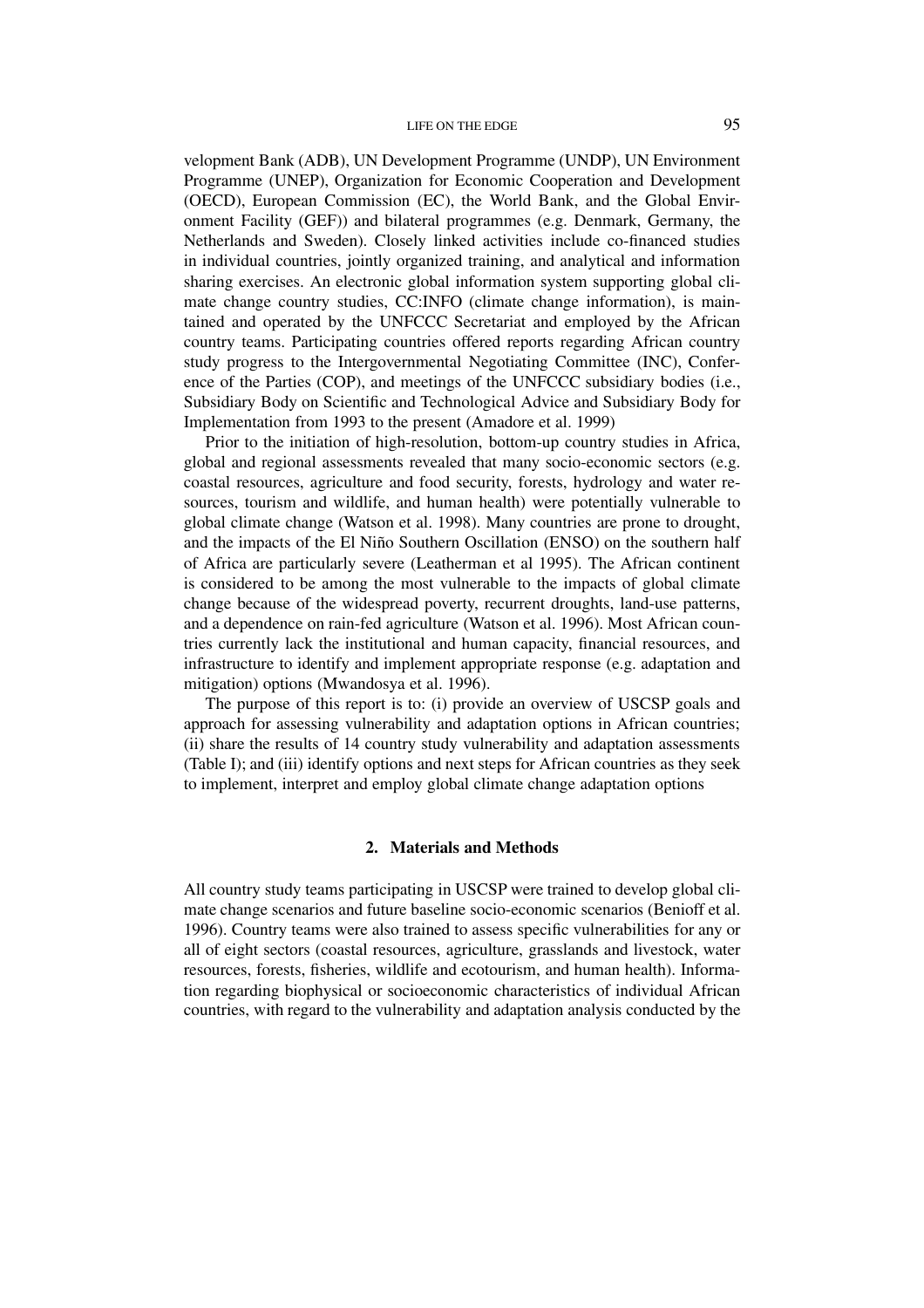

*Figure 1.* Vulnerability and adaptation assessment process employed by USCSP.

country teams, is summarized by Watson et al. (1996). Also baseline biophysical and socioeconomic information regarding the eight specific sectors can be found in the source reports cited in the References section. The country teams were trained in the various techniques for identifying, screening, and evaluating adaptation options (Smith and Lenhart 1996). In conducting their assessments, most of the countries followed the general approach recommended by the USCSP handbook: *Vulnerability and Adaptation Assessments: An International Guidebook* (Benioff et al. 1996). A schematic description of this assessment approach, which comple-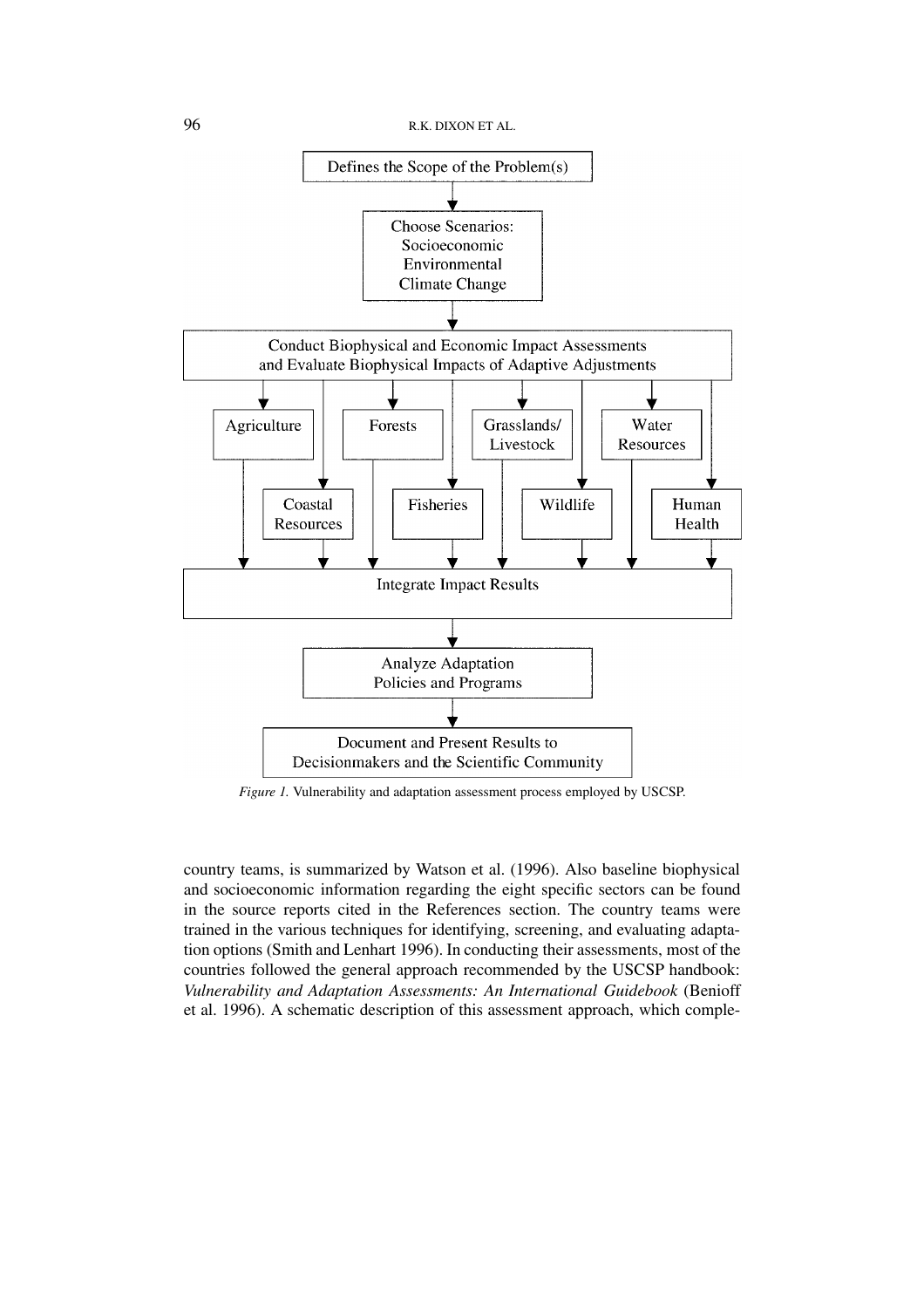#### TABLE I

#### African country vulnerability and adaptation assessments by USCSP sector.

| Country         | <b>Coastal</b><br><b>Resources</b> | Agri-<br>culture       | Grasslands/<br>Livestock | Water<br><b>Resources</b> | Forest    | <b>Fisheries</b> | Wildlife | Human<br><b>Health</b> |
|-----------------|------------------------------------|------------------------|--------------------------|---------------------------|-----------|------------------|----------|------------------------|
| <b>Botswana</b> |                                    |                        | $\bullet$                | $\bullet$ <sup>+</sup>    | $\bullet$ | $\bullet$        |          |                        |
| Côte d'Ivoire   |                                    | ٠                      |                          |                           |           |                  |          |                        |
| Egypt           | $\bullet$ <sup>+</sup>             | $\bullet$ <sup>1</sup> |                          |                           |           |                  |          |                        |
| Ethiopia        |                                    |                        |                          |                           |           |                  |          |                        |
| The Gambia      | $\bullet$ <sup>7</sup>             |                        | ٠                        |                           | $\bullet$ | ٠                |          |                        |
| Kenya           |                                    | ۰                      |                          | ٠                         | ٠         |                  |          |                        |
| Malawi          |                                    |                        |                          |                           | $\bullet$ |                  |          |                        |
| Mauritius       |                                    |                        |                          |                           |           |                  |          |                        |
| Mozambique      | $\bullet$                          | $\bullet$              | $\bullet$                | $\bullet$                 | $\bullet$ |                  |          |                        |
| South Africa    |                                    |                        |                          |                           |           |                  |          |                        |
| Tanzania        |                                    | ٠                      | ٠                        | $\bullet$                 | $\bullet$ |                  |          |                        |
| Uganda          |                                    |                        | ٠                        | ٠                         |           |                  |          |                        |
| Zambia          |                                    |                        | ٠                        | ٠                         |           |                  |          |                        |
| Zimbabwe        |                                    |                        |                          |                           |           |                  |          |                        |

Italic indicates SNAP participant

· Completed vulnerability assessment

• Conducting vulnerability assessment (South Africa)

† Completed adaptation assessment

ments Intergovernmental Panel on Climate Change (IPCC) recommendations, is presented in Figure 1.

Table I summarizes the vulnerability and adaptation assessment activities by country and sector. The 14 African countries conducted vulnerability assessments in sectors that are important in their economies or social fabric: coastal resources, agriculture, grasslands and livestock, water resources, forests, fisheries, wildlife and ecotourism, and human health (Dixon et al. 1995; Smith et al. 1996a). Several countries initiated adaptation assessments and identified preliminary adaptation options. Relatively few African countries have completed adaptation assessments that actually select options for implementation (Amadore et al. 1999). In brief, there are three key aspects of USCSP vulnerability and adaptation assessment process: (i) global climate change and socio-economic baseline scenarios that are used as inputs to the assessments; (ii) analytical methods and simulation models used to assess impacts and vulnerability in various resource sectors; and (iii) methods and models used to evaluate and compare adaptation options (Smith and Lenhart, 1996).

## 2.1. METHODS AND DATA SOURCES

Vulnerability assessments were initiated with selection of global climate change and baseline socio-economic (population and economic conditions) scenarios extending through 2075 (Smith et al. 1996a,b). The global climate change scenarios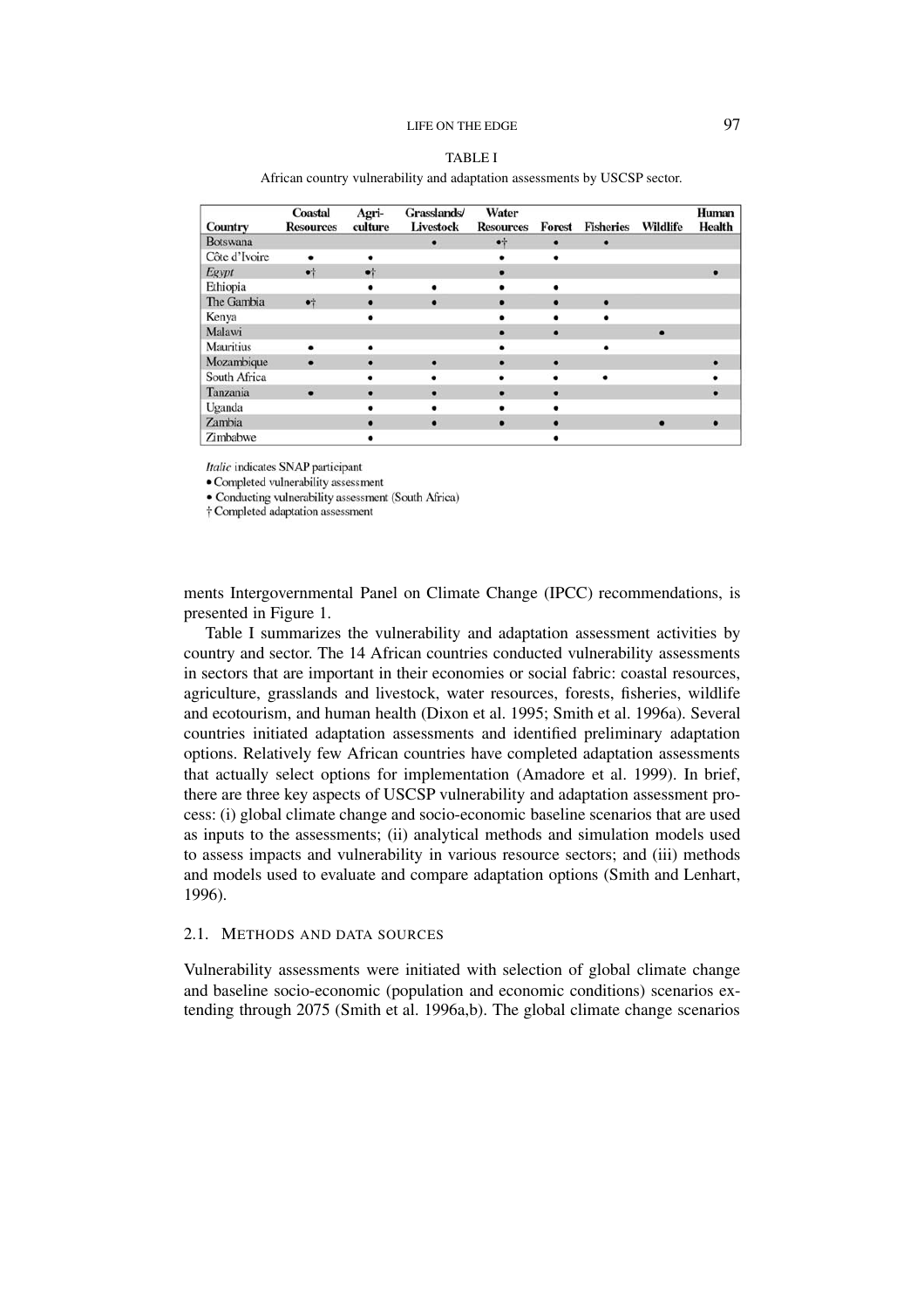# 98 R.K. DIXON ET AL.

were inputs for the biophysical and socio-economic models or methodologies that were used to assess impacts of potential global change (Benioff et al. 1996). Most of these methods permit incorporation of alternative policies to assess the impacts under different adaptation options that may be taken in response to global climate change (Smith et al. 1996b). The vulnerability of each sector was analysed individually, and results were then integrated across relevant sectors to account for interactions among related sectors. For example, the agriculture assessment incorporated changes in water supply from the water resources assessment (Rosenzweig and Parry 1994; Yates 1996).

This vulnerability assessment approach is consistent with and similar to the seven-step analytical framework developed by the IPCC (Benioff et al. 1996). Specific assessment methodologies are described below including scenarios and assessment methodologies for each sector. Additional descriptions of the methodologies can be found in Smith et al. (1996a) and Benioff et al. (1996). In the water resource sector, some countries assessing water resources employed a monthly water balance model called CLIRUN to estimate changes in watershed run-off (Kaczmarek 1993).

### 2.2. GLOBAL CLIMATE CHANGE SCENARIOS

Country global climate change scenarios were created using estimates of regional global climate change generated from General Circulation Models (GCMs) or using incremental global climate change scenarios (e.g.  $+2$  °C and  $\pm 10\%$  change in precipitation). The US National Centre for Atmospheric Research (NCAR) supplied output from the following GCMs to countries participating in the USCSP:

- Goddard Institute for Space Studies (GISS; Hansen et al. 1983);
- Geophysical Fluid Dynamics Laboratory (GFDL or GFD3; Wetherald and Manabe 1988);
- United Kingdom Meteorological Office (UK89; Mitchell et al. 1990);
- United Kingdom Meteorological Office (UKMO; Wilson and Mitchell 1987);
- Canadian Climate Centre Model (CCCM; Boer et al. 1992);
- Geophysical Fluid Dynamics Laboratory Transient (GF01; Manabe et al. 1991);
- Oregon State University (OSU; Schlesinger and Zhao 1989).

These GCMs estimate an increase in average global temperatures of 2.5–4 ◦C for a doubling of carbon dioxide  $(CO<sub>2</sub>)$  levels in the atmosphere (Houghton et al. 1992). This result is at the higher end of the estimated range of 1.5–5 °C warming for  $CO<sub>2</sub>$ doubling (Houghton et al. 1996). The primary models employed by most countries were the CCCM, GFD3, and GISS because the scenarios were robust (Smith et al. 1996a).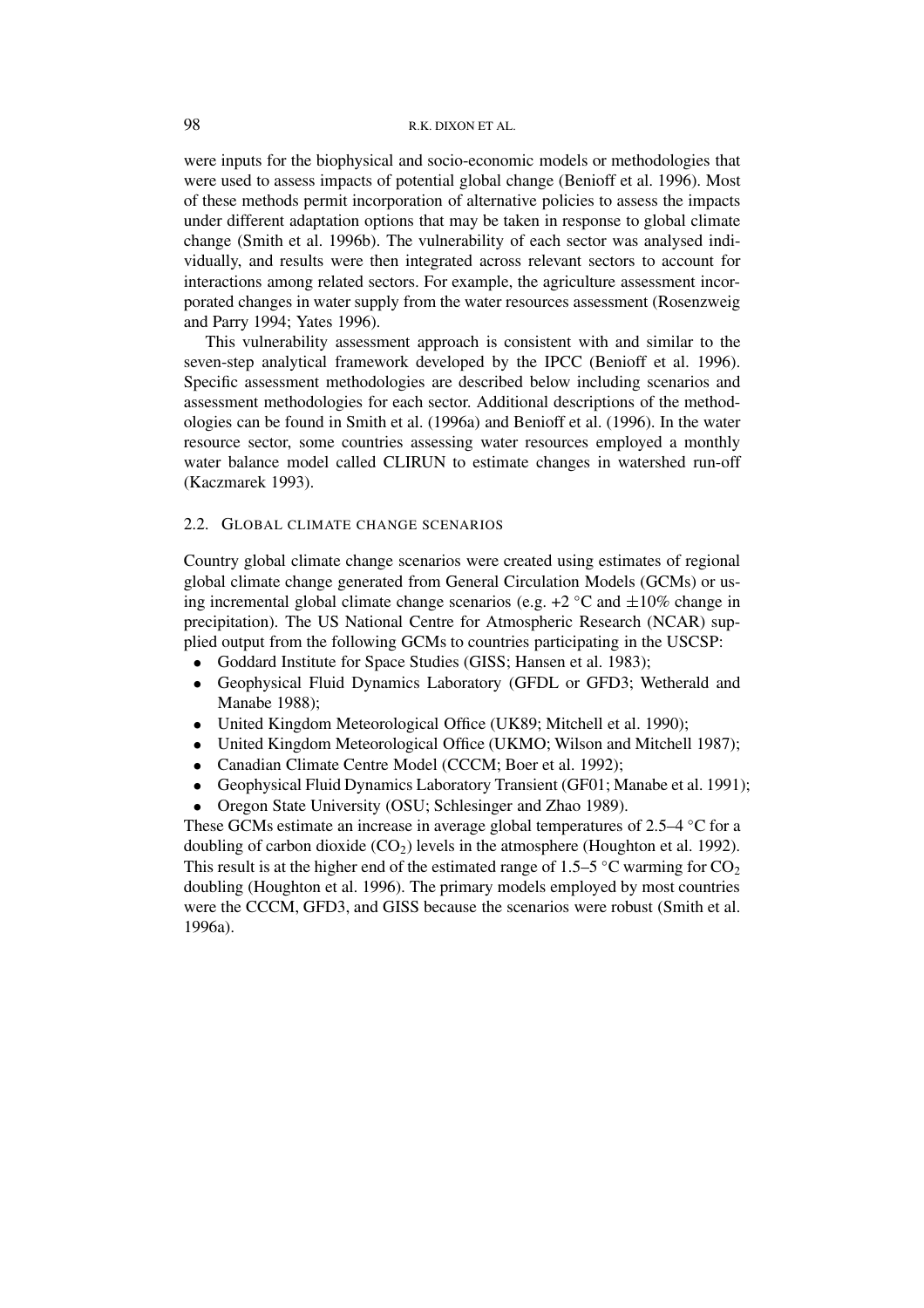#### TABLE II

Models and methods typically used for vulnerability assessments in 14 African countries.

| <b>Sector</b>  | <b>Model or Method</b>                    | <b>Typical Output</b>                                 |
|----------------|-------------------------------------------|-------------------------------------------------------|
| Agriculture    | DSSAT 3- CERES models                     | Changes in yield, change in growing season length     |
| Coastal        | <b>IPCC Common Methodology</b>            | Land loss to inundation, capital value lost           |
| Fisheries      | Habitat Suitability Index                 | Change in habitat suitability index                   |
| <b>Forests</b> | Holdridge Model, GAP models               | Change in land cover under different vegetation types |
| Grasslands/    | SPUR <sub>2</sub>                         | Percent change in biomass,                            |
| Livestock      |                                           | Change in livestock weight at market                  |
| Health         | Simple mapping, GIS, integrated modelling | Changes in disease vectors                            |
| Water          | WATRAL                                    | Percent change in run-off                             |
| Resources      |                                           |                                                       |
| Wildlife       | Eco-climate indices                       | Change in ecoclimate index                            |

# 2.3. SOCIO-ECONOMIC SCENARIOS

Country socio-economic scenarios were developed to help assess vulnerabilities to global climate change that may be affected by changes in population, income, technology, and other factors (Smith et al. 1996a). Information on regional economic growth rates, agricultural production, and deforestation was derived from an IPCC assessment (Leggett et al. 1992; Houghton et al. 1995). These estimates were developed by the IPCC to determine GHG emissions over the next 100 years and the subsequent rate of climate change and are referred to as the IS92a-f set of scenarios.

### 2.4. SECTORAL VULNERABILITY ASSESSMENT METHODS

The analyses of biophysical and socio-economic impacts of global climate change in specific sectors used the following methods (Table II):

#### 2.4.1. *Coastal resources*

The coastal zone assessments applied the IPCC common methodology, a sevenstep procedure for analysing coastline vulnerability to accelerated sea-level rise (Jallow et al. 1999). Some countries applied aerial videotape-assisted vulnerability analysis (AVVA), which uses field data to identify land and infrastructures that are at risk and determines protection costs for a range of response options (Leatherman et al. 1995).

### 2.4.2. *Agriculture*

The Decision Support System for Agrotechnology Transfer (DSSAT 3) assessed agriculture vulnerability for the 14 countries. DSSAT 3 is a mathematical model that simulates agronomic crop growth and yield based on anatomic and physiologic characteristics, weather patterns, and edaphic factors. Estimating potential changes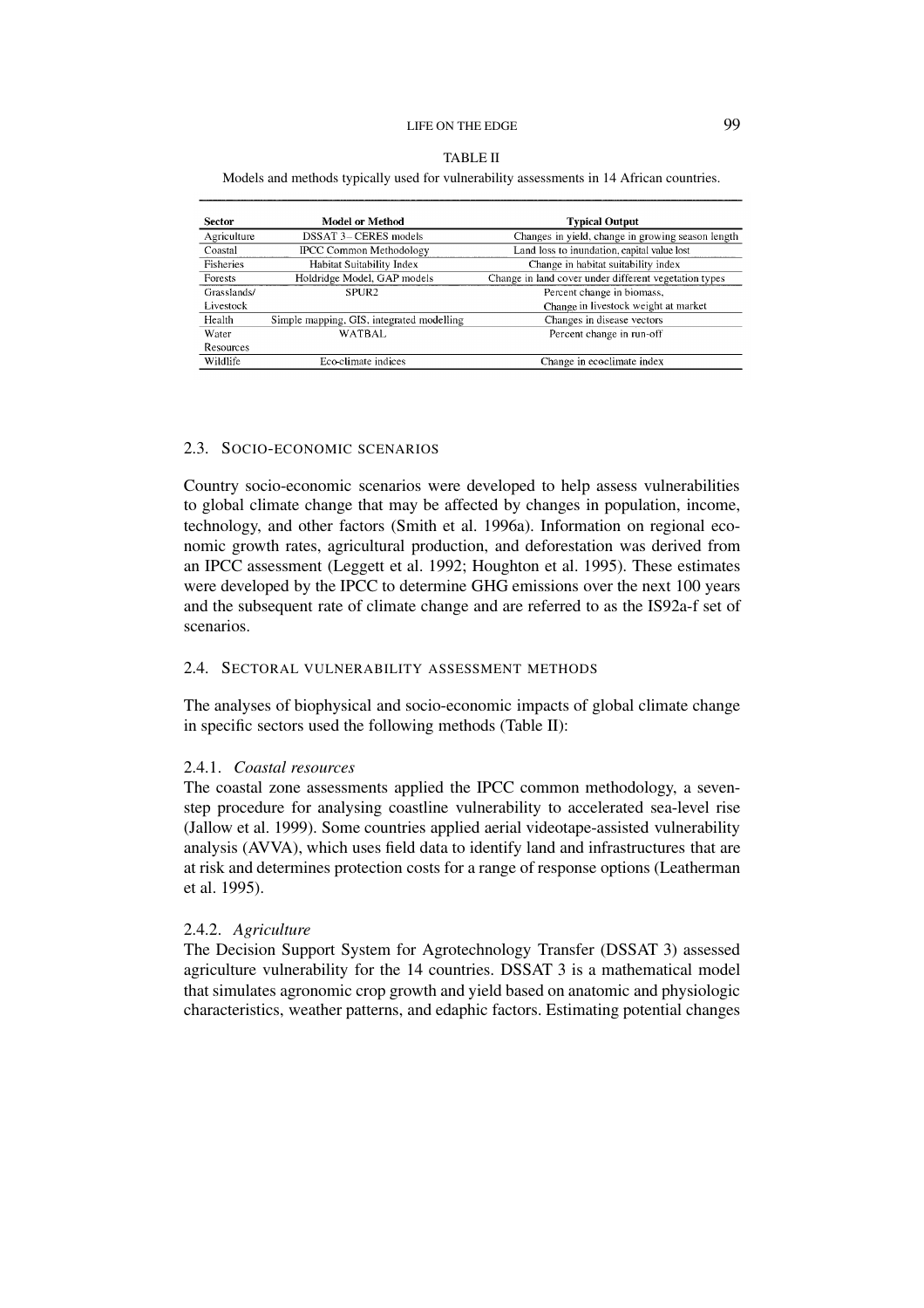in agronomic crop yields and water use was the primary approach used by country teams in assessing vulnerability to global climate change (Rosenzweig and Parry 1994). The crop models, which account for the direct physiological effects of increased atmospheric  $CO<sub>2</sub>$ , also simulate rain fed and irrigated agricultural systems, as well as adaptations to global climate change at the farm level. The models most frequently employed were CERES-Wheat and CERES-Maize (Makadho 1996).

### 2.4.3. *Grassland/Livestock*

The SPUR2 suite of models was employed to simulate the effects of global climate change on grassland ecosystem processes and cattle (*Bos*) production (Hanson et al. 1993). This suite includes models for simulating plant growth and yield, soils and hydrologic factors, domestic animal growth and production, competing animals, and potential impacts of insects. SPUR2 includes a generalized cattle model, simulating the life of mature or juvenile animals during a simulated grazing season.

# 2.4.4. *Water resources*

The water resources assessments employed water balance models (Yates 1996). Monthly mean values of temperature and precipitation were modelled using a basin as a single, homogenous unit. The models included CLIRUN (Kaczmarek 1993) and WATBAL (Yates 1996). Most countries estimated change(s) in watershed runoff, but did not examine management or adaptation implications (Frederick et al. 1997).

# 2.4.5. *Forests*

The USCSP teams examining forests applied the Holdridge Life Zone Classification (Holdridge 1967), which relates the distribution of major ecosystems (called life zones) to the climatic variables of biotemperature, mean annual precipitation, and the ratio of potential evapotranspiration to precipitation (PET ratio). Some teams also employed forest gap models, in which each tree in a landscape is modelled as a unique entity with respect to the processes of establishment, growth, and mortality (Dixon et al. 1996a,b; Kariuki et al. 1997).

# 2.4.6. *Fisheries*

The fisheries analyses were qualitative in nature, including analysis of changes in thermal structure of lakes and streams, and changes in habitat (habitat suitability models). Hlohowskyj et al. (1996) describe these USCSP analytical methods.

# 2.4.7. *Wildlife*

To assess wildlife impacts, countries used two analytic methods: climatic correlation and Habitat Suitability Index (HSI) (Mkanda 1999). The climatic correlation (CLIMCORR) technique (Markham 1996) uses the strong correlation between geographic distribution of species, communities, ecosystems, biomes and climate.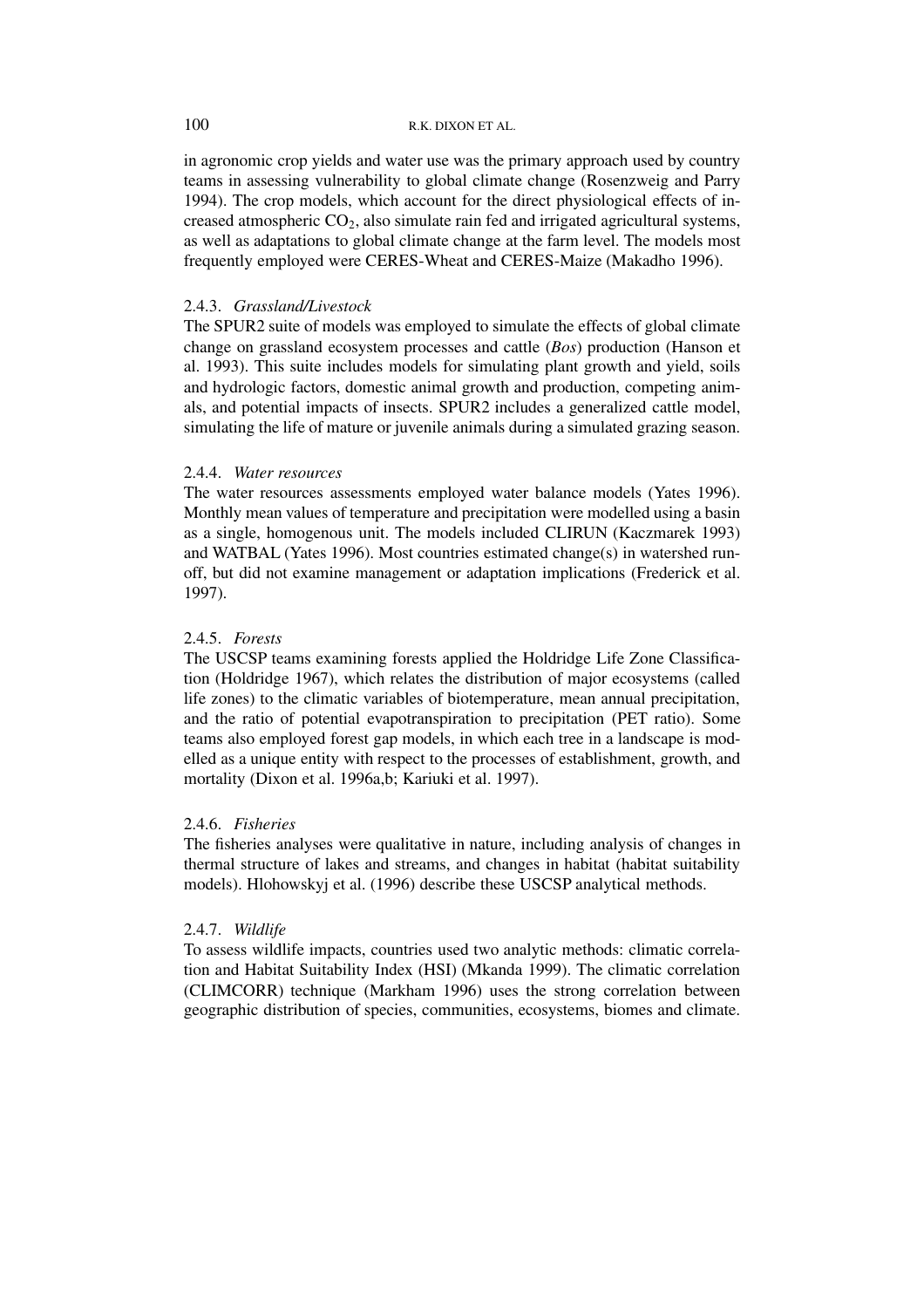The HSI, which was employed by some countries, quantifies the capacity of habitat to support a species (Mkanda 1999).

### 2.4.8. *Human health*

The relationship between global climate change and human health is quite complex and difficult to model (Patz and Balbus 1996). The methods for assessing the vulnerability of human health included identification and mapping of sensitive populations and pertinent diseases within the country's borders, assessing correlation between hot humid air masses and mortality, and the integrated modelling of vector-borne diseases in the context of climate, ecosystem and societal change (Martens 1996).

## 2.5. ADAPTATION ASSESSMENT METHODS

The adaptation assessment methods used by the African countries fall into one of three categories (Smith et al. 1996a,b; Smith and Lenhart 1996).

### 2.5.1. *Multi-attribute analysis*

Multi-attribute analysis examines how well different technical criteria are satisfied by policy options (El Raey et al. 1999). It does not use a common metric to measure how well criteria are satisfied. Its advantage is that its results are transparent; its disadvantage is that cases where one option is superior on one criterion but inferior on another cannot be resolved. Using the USCSP's Adaptation Strategy Evaluator (ASE), decision makers identify policy objectives and subjectively determine how well the adaptation measures meet each objective on a qualitative scale (Smith and Lenhart 1996).

# 2.5.2. *Cost-effectiveness analysis*

Cost-effectiveness analyses identified the least-cost method of reaching a goal. Typically, a goal is specified (e.g. reduce GHG emissions by 10%) and options are compared based on monetary or other costs. A number of countries applied the Adaptation Decision Matrix (ADM) (Smith et al. 1996b) developed for the USCSP. The ADM evaluates options that have different benefits and costs. A common scoring metric used to evaluate the benefits of options, and options are compared based on which of them costs the least to raise the score one unit. The water sector used ratios of cost to water quantity.

### 2.5.3. *Benefit-cost analysis*

In a benefit-cost analysis, all quantifiable benefits and costs were expressed in monetary units (e.g. US\$) and compared using benefit-cost ratios or net benefits (Smith et al. 1996a,b). A ratio of greater than one reveals that the measure being analysed has positive net benefits. Benefit-cost analysis has the advantage of using a common metric to express all benefits and costs across one or more continents.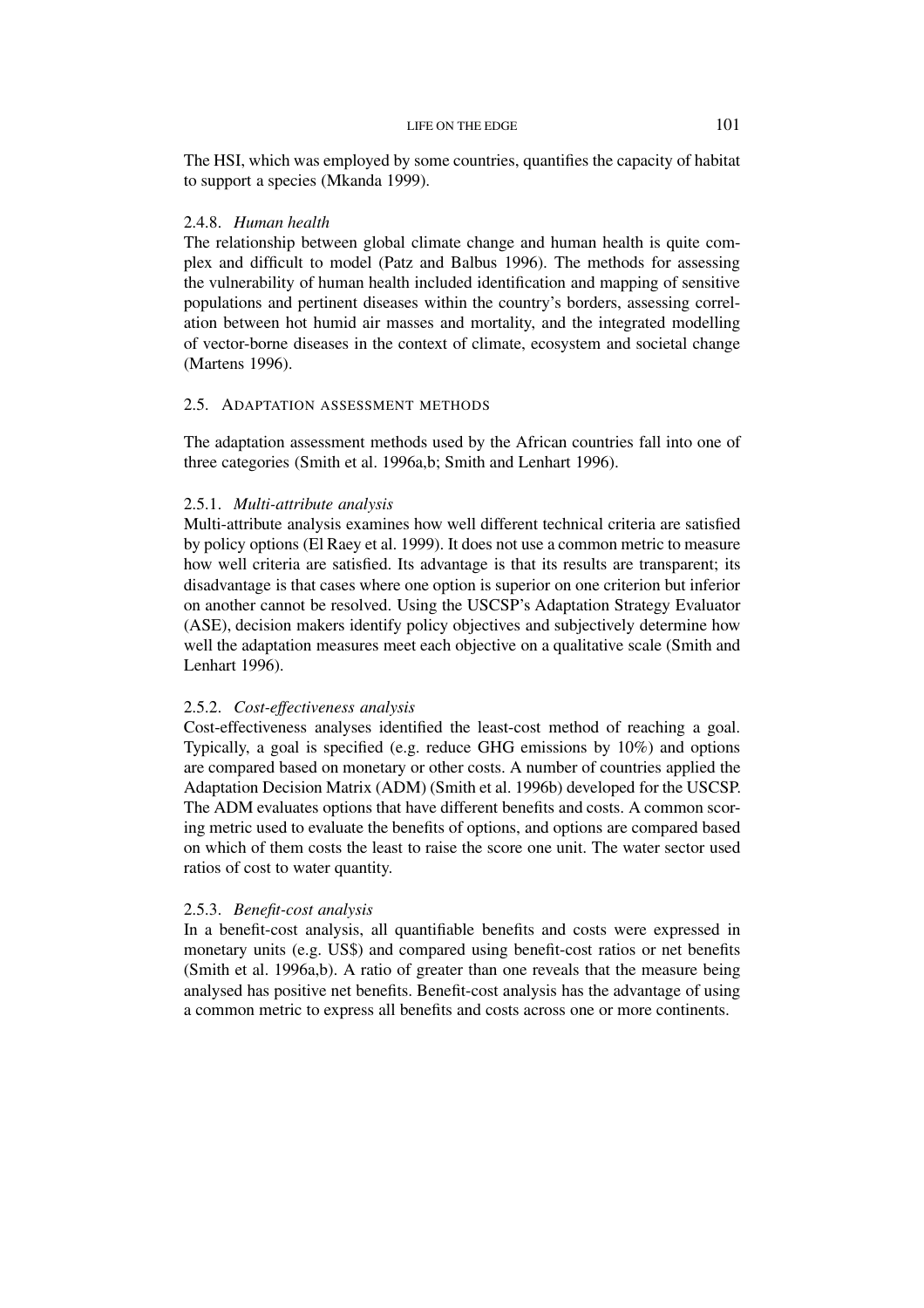# **3. Results and Discussion**

### 3.1. COASTAL RESOURCES

Six countries conducted assessments of global climate change impacts on coastal resources: Côte d'Ivoire, Egypt, the Gambia, Mauritius, Mozambique and Tanzania. Land loss is attributable to inundation and erosion due to sea-level rise in four African countries: Côte d'Ivoire, Egypt, the Gambia and Tanzania. With a 0.5 m sea-level rise, about one-half of the land loss is due to erosion and the other half to inundation. At 1.0 m sea-level rise, the portion of land loss attributable to inundation increases faster than the portion due to erosion. The total impacts on coastal zones increase threefold when predicted sea-level rise doubles from 0.5 to 1.0 m. Côte d'Ivoire and Egypt found that sea-level rise impacts on coastal cities have a large socio-economic impact (El Raey 1997; El Raey et al. 1999).

Adaptation options to cope with rising sea level were evaluated by Côte d'Ivoire, Egypt, the Gambia and Tanzania. For example, Tanzania estimated the value of structures (e.g. buildings, roads and bridges) lost because of 0.5 and 1.0 sea-level rise at US\$70 and US\$121 million, respectively (CEEST 1998). Protection of the vulnerable coastline sections of Dar es Salaam, Tanzania, is estimated to cost US\$380 million. Multi-criteria and decision matrix approaches, employed for Alexandria and Port Said, Egypt, reveal that cost is the main barrier to implementation of coastal zone adaptation or protection options (e.g. beach nourishment, groins and breakwaters) (El Raey et al. 1999). The most viable socio-economic option appeared to be integrated coastal zone management (ICZM) of Egyptian coastal resources. In an analysis of sea-level rise impacts on coastal resources in Banjul, the Gambia, and Abidjan, Côte d'Ivoire, several shoreline stabilization techniques were identified: innovative sand management, repair of damaged groins, construction of dikes, breakwater structures, revetments and low-cost sea walls. Improved urban planning, wetland preservation and development of a comprehensive ICZM plan were identified as near-term steps to improve the portfolio of adaptation options in Côte d'Ivoire and the Gambia (Jallow et al. 1999).

The coastal nations of west and central Africa (e.g. Angola, Cameroon, Côte d'Ivoire, Gabon, the Gambia, Nigeria, Senegal and Sierra Leone) have low-lying lagoonal coasts that are susceptible to erosion (Watson et al. 1997). The west coast of Africa is frequently at risk to storm surge, erosion, inundation and extreme events. A number of studies reveal that the Nile River delta is at risk to inundation and erosion with consequent loss of agricultural land and urban settlements (El Raey 1997). Adaptation options (e.g. erection of sea walls or resettlement of vulnerable human populations) have been identified for several African countries, but socio-economic costs, as a proportion of Gross Domestic Product (GDP), are considered to be prohibitive.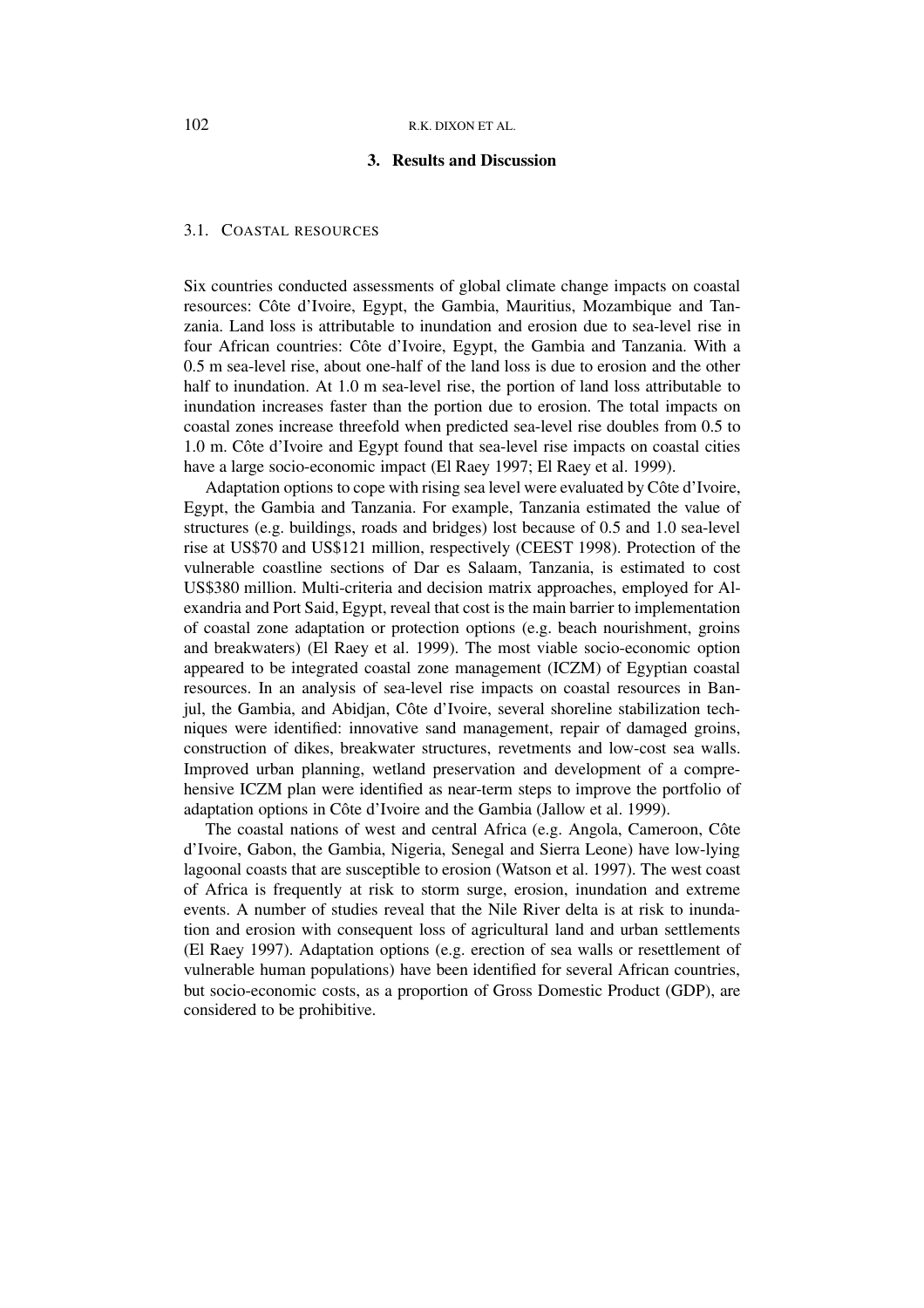#### TABLE III

Direction of crop yield changes across GCM scenarios for 7 African countries.

| <b>Country</b> | Wheat | <b>Maize</b> | Sovbean | Rice | Other               | Other               |
|----------------|-------|--------------|---------|------|---------------------|---------------------|
| Côte d'Ivoire  |       |              |         |      |                     |                     |
| Egypt          | J     | v            | ◡       |      | T Cotton            | $\downarrow$ Barley |
| Ethiopia       | TI    |              |         |      |                     |                     |
| The Gambia     |       | ÷            |         |      | $\downarrow$ Millet | T Groundnuts        |
| Kenya          |       | TJ           |         |      |                     |                     |
| Zambia         | TI    |              | TJ.     |      | ↑ Oils              | T Cassava           |
| Zimbabwe       |       | J            |         |      |                     |                     |

### 3.2. AGRICULTURE

Because of the importance of rain-fed agriculture in African economies, 12 of 14 countries undertook vulnerability assessments in this sector (Mimura 1999; Dixon et al. 1996a,b). These assessments were generally more detailed and extensive than other analyses, and examined the vulnerability of numerous specific agronomic crops and cultivars under a variety of global climate change scenarios (Makadho 1996).

The response of wheat (*Triticum*), maize *(Zea*), soybean (*Glycine*), rice (*Oryza*) and other agronomic crops to projected global climate change varied between countries and sometimes within a country (Table III). Maize yields, in regional or national assessments, declined in response to global climate change scenarios in Côte d'Ivoire, Egypt, the Gambia, Kenya, and Zimbabwe (Makadho 1996). Wheat and rice yields also generally declined in 66% of the African countries conducting an assessment. The yield reduction was generally attributed to ambient temperature or precipitation changes, which reduced the grain-filling period of the crops studied. In contrast to other countries, Zambian regional crop responses (wheat, maize, soybean, rice and cassava (*Manihot*) to global climate change were highly variable. Although the African assessments include many of the most important crops worldwide, several countries also considered the vulnerability of other regionally important crops, such as barley (*Hordeum*), cotton (*Gossypium*) and groundnuts (*Apios*).

Overall, the results suggest that while agricultural impacts may not be catastrophic, especially when potential adaptation measures are considered, individual countries and regions within countries could experience significant negative or positive impacts (Rosenzweig and Parry 1994). While some crops may be less vulnerable to global climate change because increased  $CO<sub>2</sub>$  may enhance their growth, other crops (e.g. maize, sugar cane (*Saccharum*), millet (*Panicum*) and sorghum (*Sorghum*)) may be more vulnerable to global climate change. For instance, maize yields decreased in about two-thirds of the African countries, and this response is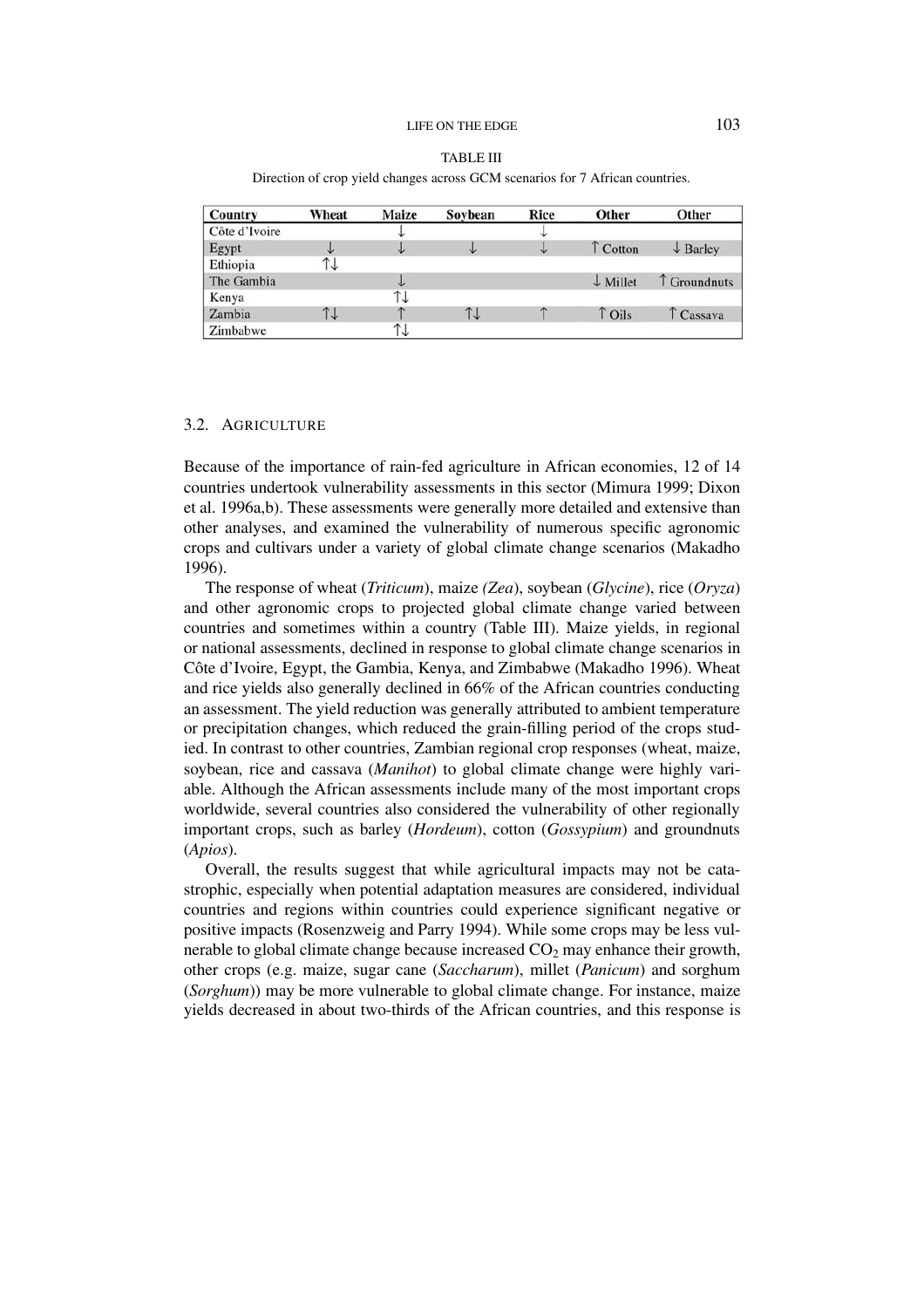#### 104 R.K. DIXON ET AL.

consistent with other continental studies of global climate change impacts (Watson et al. 1997).

Some countries found that current inter-annual climate variability may be of more immediate concern than long-term global climate change. For example, South Africa determined that the vulnerability of its agriculture sector to ENSO effects under current climate conditions is greater than the vulnerability to global climate change over the next 20 years. However, in 60 years the effects of global climate change could be as great as current ENSO effects. Other factors that are important in understanding vulnerability of African agriculture to global climate change include: warmer ambient temperatures generally increases pests and diseases harmful to crops; changes in frost-free dates may affect soil nutrient availability; and changes in precipitation may induce flooding or drought, causing direct physical impacts on agricultural lands (Rosenzweig and Parry 1994). The assessments also examined farm and ranch management adaptations that could mitigate global climate change impacts in the agriculture sector, including shifts to alternative planting dates and changes in fertilizer (Nitrogen) applications (Makadho 1996; Sanchez and Benites 1987).

While these adaptation options are hypothetically available, financial costs may be prohibitive to resource-poor farmers. Thus, farming may become an unacceptably risky activity in some regions of Africa.

Agriculture is the most important economic sector in many African countries and contributes up to 30% of GDP in sub-Saharan countries and 55% of all African exports (Gregerson et al. 1989; Rosenzweig and Parry 1994). Farming and ranching in Africa is highly dependent on seasonal rainfall, a situation that makes this continent highly vulnerable to global climate change. Historically, droughts have had serious impacts on food security, particularly in the Horn of Africa and southern Africa. Adaptation options could be employed, even those as basic as traditional coping strategies to extreme weather events, but in the long term these countries' adaptation capabilities are hindered by widespread poverty, recurrent droughts, and inequitable land distribution (Watson et al. 1998).

#### 3.3. GRASSLANDS AND LIVESTOCK

Eight African countries conducted vulnerability analyses for the grasslands and livestock (e.g. cattle) sector: Botswana, Ethiopia, the Gambia, Mozambique, South Africa, Tanzania, Uganda and Zambia. Country teams evaluated specific ecosystems or regions, because there is considerable variability within countries. A sustained increase in mean ambient temperatures results in significant changes in rangeland species distribution, composition, patterns and biome distribution (Hanson 1993). Although not directly comparable across all countries in the assessment, average biomass generally increased for warm-season grasses and decreased for cool-season forbs and legumes as optimal grassland conditions migrated from low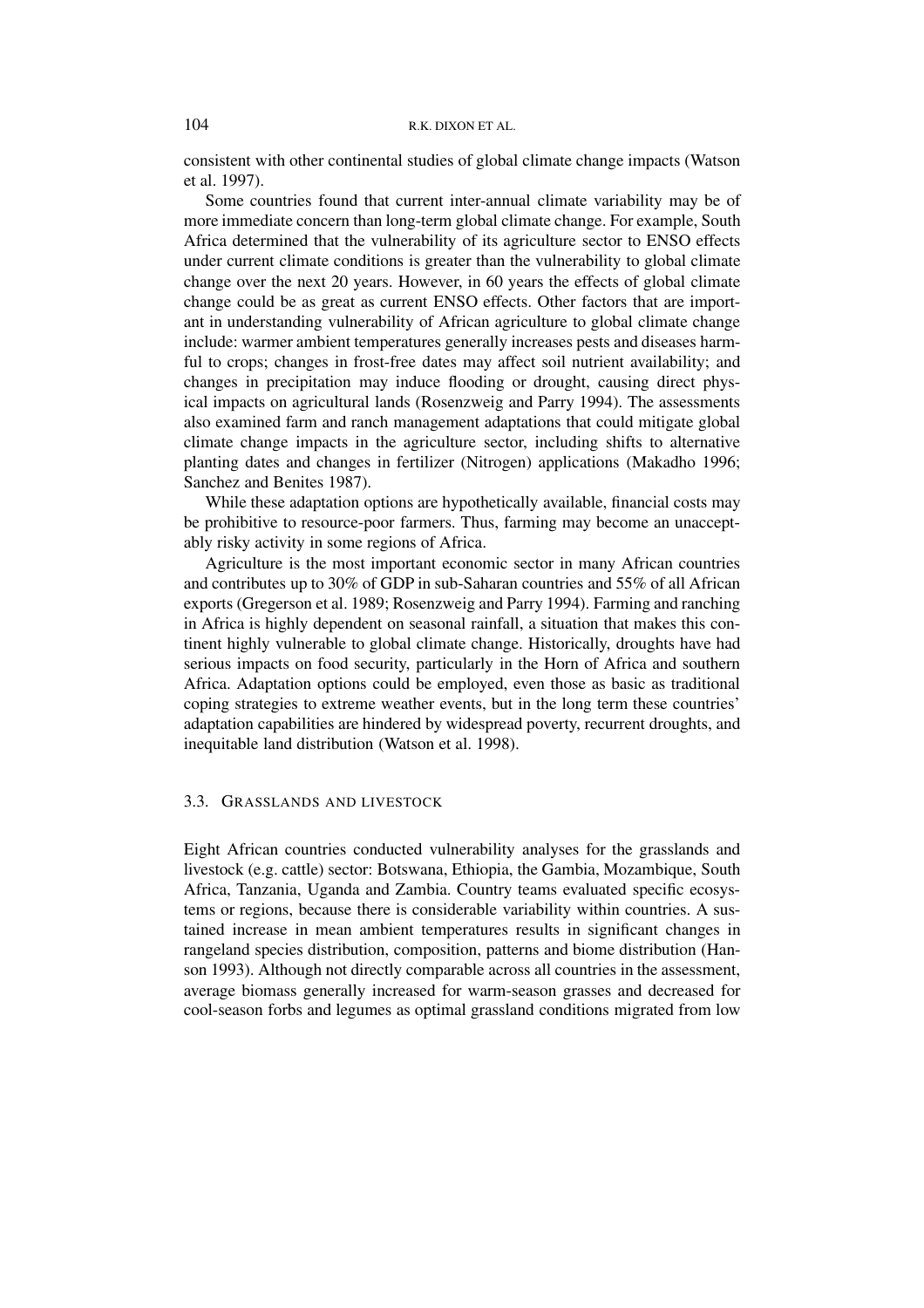#### TABLE IV

Change of annual run-off for 5 African countries based on results from GCFM models

| <b>Country</b>  | <b>Change in Annual Run-off</b> |                |  |  |
|-----------------|---------------------------------|----------------|--|--|
|                 | <b>Minimum</b>                  | <b>Maximum</b> |  |  |
| <b>Botswana</b> | $-53%$                          | $+17%$         |  |  |
| Côte d'Ivoire   | $-22%$                          | $-4%$          |  |  |
| Ethiopia        | $-33%$                          | $+40%$         |  |  |
| The Gambia      | $-69%$                          | $+63%$         |  |  |
| Malawi          | $-40%$                          | $+162%$        |  |  |

to high latitudes. African desert organisms are already at tolerance levels and may not be able to adapt.

In the African country studies there appear to be smaller impacts on livestock yields than on grassland biomass, because livestock can adjust consumption (e.g. cattle can graze over a larger area should grassland productivity decline). To some extent, this implies current excess capacity of grasslands in the livestock sector or that analysts are assuming that the area of production can increase. Several countries discovered that changes in inter-annual climate variability could influence grassland and livestock productivity. For example, South Africa found that because seasonal variability is already a major concern for farmers and increased variability or extreme climate events would be detrimental to the production of livestock. Some countries did find positive net impacts of global climate change, such as Tanzania, where scenarios with increased precipitation and temperature led to increased rangeland carrying capacity (CEEST 1998).

# 3.4. WATER RESOURCES

All but one of the countries in the USCSP assessment, Zimbabwe, conducted an assessment of global climate change impacts on water resources. While most of the vulnerability analyses of water resources focused on run off that is, the portion of precipitation on land that ultimately reaches rivers or lakes, some countries also considered factors such as water supply and demand, flooding and drought, river salinity, water quality, irrigation, and hydroelectric generation (Mutua 1996; Strzepek et al. 1996).

Botswana, Côte d'Ivoire, Ethiopia, the Gambia and Malawi all observed significant changes in annual run-off in response to the global climate change scenarios selected in this assessment (Table IV).

Of the 19 countries around the world currently classified as water-stressed, more occur in Africa than any other continent (Watson et al. 1997). The reduction in precipitation projected by some GCMs for the Sahelian and southern African coun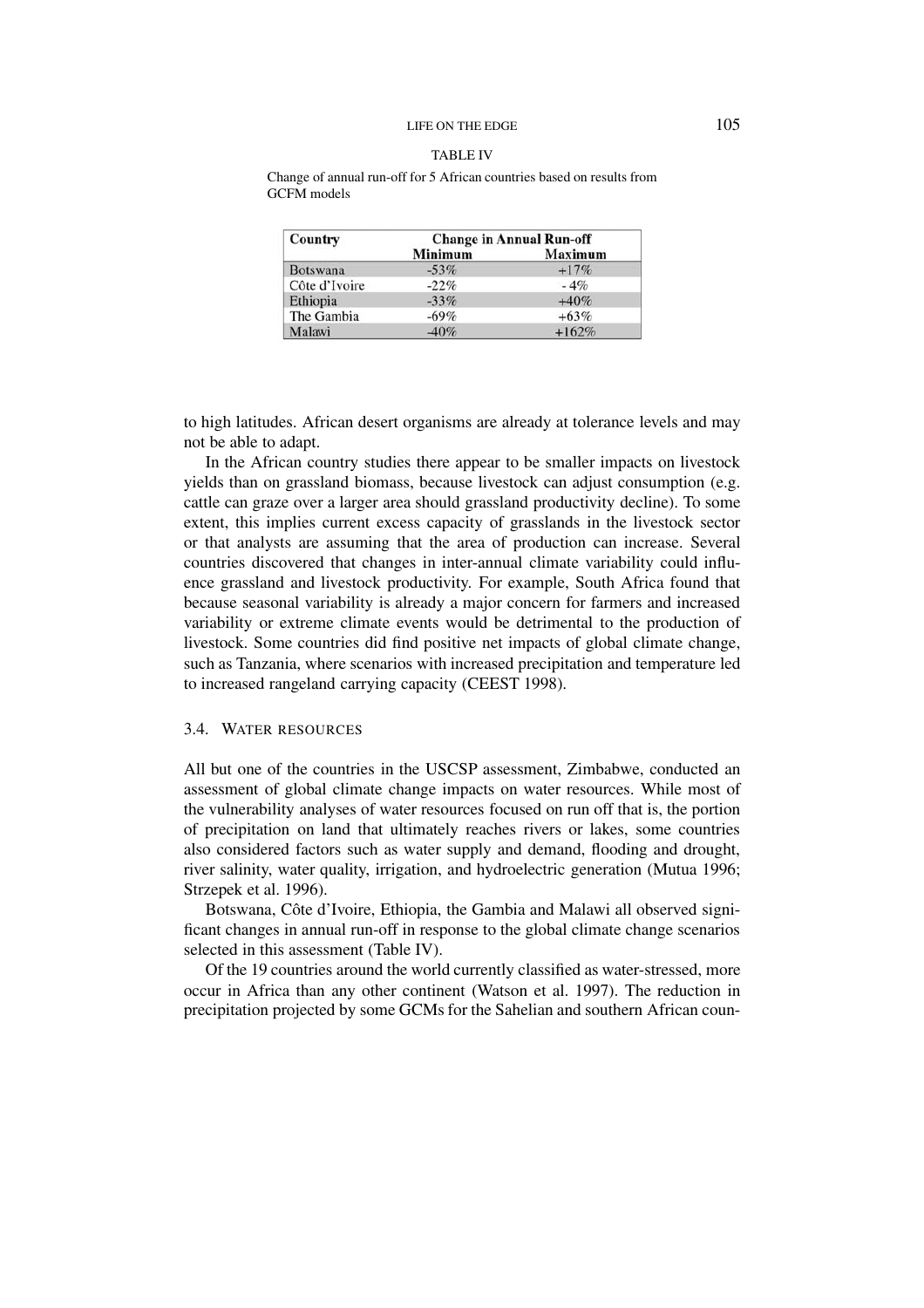tries, if accompanied by higher inter-annual variability, could be highly detrimental to the hydrological balance of the continent and water-dependent activities (Hailemariam 1999). A drop in the water level in reservoirs and rivers could adversely affect the quality of water by concentrating sewage and industrial effluents, thereby exacerbating water-borne diseases and reducing the quality and quantity of fresh water available for domestic use (Strzepek and Kaczmarek 1996).

Developing adaptation strategies for fresh water resources affected by global climate change is complicated by the fact that water supplies could either increase or decrease, based on inter-annual precipitation patterns and extreme events. Therefore, countries may need to plan adaptation strategies for both drought and flooding conditions (Smith and Lenhart 1996). In spite of the uncertainties about global climate change impacts on water resources, there are many adaptation strategies that are likely to reduce long-term vulnerability and current climate variability, regardless of whether run-off increases or decreases (Frederick et al. 1997).

Several types of adaptation options were evaluated by the African countries (Smith et al. 1996a). These assessments accounted for future uncertainties regarding water supply and quality. Five countries evaluated options to increase domestic water supply, either nationwide by adding or upgrading storage capacity, or locally through interbasin transfers. Interestingly, four of the countries noted the possibility of increasing water use from international river basins (e.g. the Nile River) although this option was not always feasible. Implementing such an option would require international cooperation. Botswana considered technological or outreach options to decrease the demand for water. These options involved programmes to either increase efficiency in use or find ways to decrease demand, such as decreasing irrigated farmland or switching to crops that require less water (Frederick et al. 1997).

#### 3.5. FORESTS

Twelve of the 14 countries participating in the USCSP assessment conducted forest sector vulnerability assessments (Table I). These studies evaluated changes in the forestland area and biomass based on the Holdridge Life Zone classification system (Holdridge 1967). This assessment method does not consider  $CO<sub>2</sub>$  fertilization, which could enhance forest growth and reduce water demand (Neilson et al. 1998).

Most of the African countries reported a shift in forest type in response to the global climate change scenarios examined (e.g. subtropical forests changing to tropical forests). Kenya and Zimbabwe found that changes from dry to moist forest or vice versa were largely driven by changes in precipitation regimes rather than shifts in ambient temperature (Kariuki et al. 1997; Maraira and Mwamuka 1996). Generally, biomass declined under most GCM scenarios. However, some countries such as the Gambia found potential increases in forest biomass.

Within many African countries, global climate change impacts are amplified by current non-sustainable land-use practices such as subsistence farming, deforesta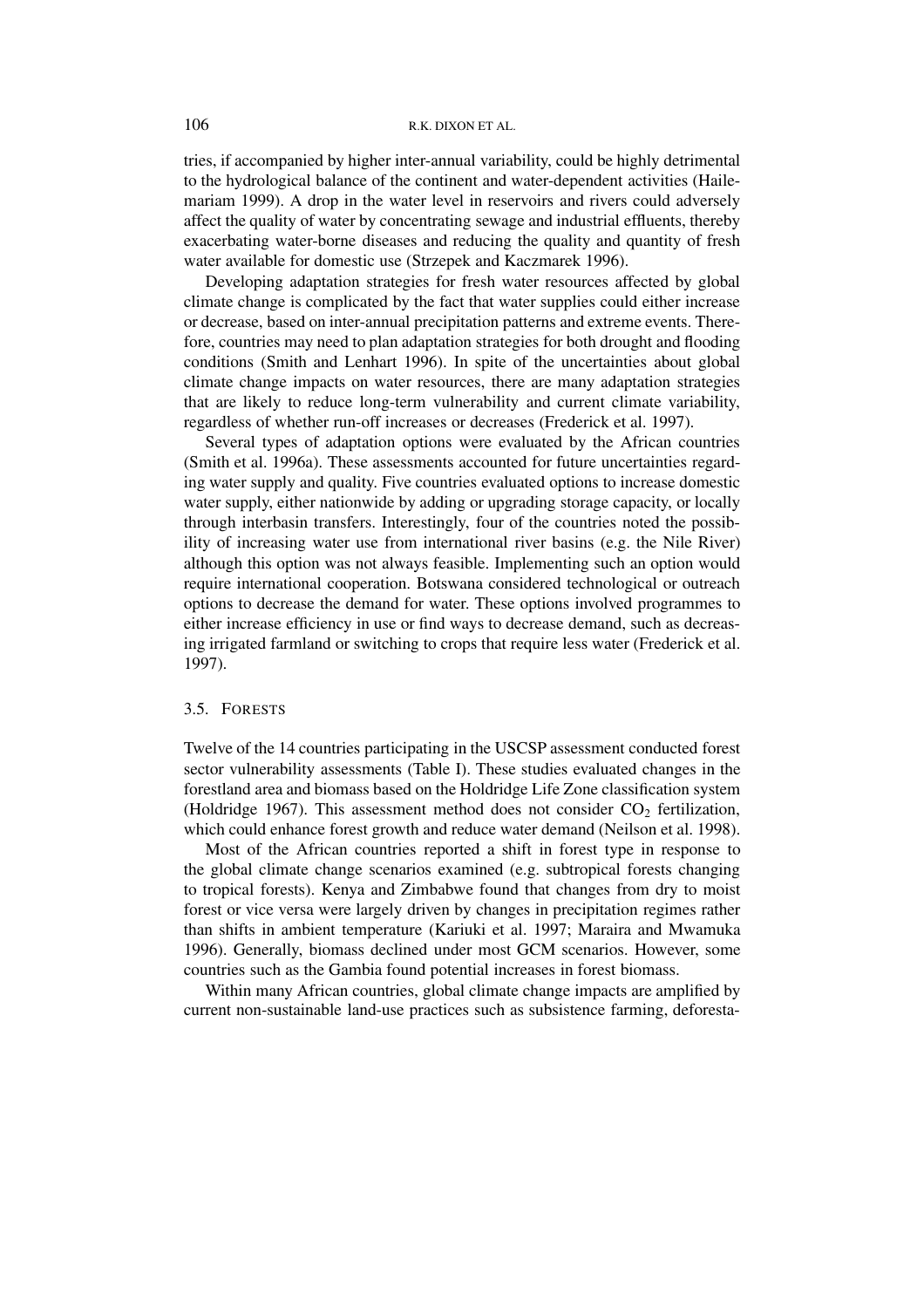tion and forest degradation (Barnes 1990). For example, in Zambia, more than 80% of households use either fuelwood or charcoal for their domestic energy requirements. Zambia is currently losing 250,000–300,000 ha of its forest cover annually to human activities, and a decrease in forest productivity could make the situation worse. Zambia concluded that climatic changes that affect the resilience of forest vegetation types could grossly affect income and welfare.

In Cameroon and Ghana, from 1970 to 1990, forest area declined 0.6–1.3% annually due to deforestation and forest degradation (Dixon et al. 1996a, 1996b). The areal distribution of remaining forests in these two countries are projected to shift 5–15% based on the GCMs employed in this assessment. Loss of forest habitat in Cameroon and Ghana due to land use is projected to dramatically increase plant and animal species loss (Alpert 1993; Dixon et al. 1996b). Application of traditional low-input, indigenous forest resource management, which has been practised on a sustainable basis for centuries, may be a feasible adaptation option (Dixon et al. 1996). These traditional forest management options may also be effective tools to sequester and conserve carbon (C) pools in low-latitude West African forests (Unruh et al. 1993; Dixon et al. 1994).

### 3.6. FISHERIES

Five African countries, Botswana, the Gambia, Kenya, Mauritius and South Africa, conducted fisheries vulnerability assessments. Global climate change is projected to alter freshwater temperatures, water chemistry (e.g. oxygen levels), and circulation. Qualitative analyses suggest that fish in small rivers and lakes – or where temperature or precipitation changes are greatest – are most at risk. Significant portions of people in African countries depend on fish for protein, thus near-term impacts on the fishery sector may also affect human nutrition and health (Hlowhowskyj et al. 1996). Fish farming (e.g. aquaculture) and transplanting are two practical adaptation options in some regions of Africa.

Marine and estuarine fisheries of Mauritius will likely be warmer and the change in thermal niches will alter species distribution and productivity. Estuarine fisheries will also be affected by sea-level rise, which could inundate wetlands and allow salt water to move inland. Loss of coral reefs, due to bleaching and other factors, will adversely affect habitat and fish populations (Watson et al. 1996). Coastal protection measures, such as bulkheads or dikes, are possible but very costly relative to GDP (Mimura 1999).

## 3.7. WILDLIFE AND ECOTOURISM

The impacts of global climate change on African wildlife have not been intensively studied relative to other anthropogenic impacts (Markham 1996). Wildlife is likely to be affected by ambient precipitation and temperature changes, as well as by geographic shifts in ecosystems (habitat). Animals dependent on intermittent streams or lakes may be at particular risk. Migratory species such as birds are likely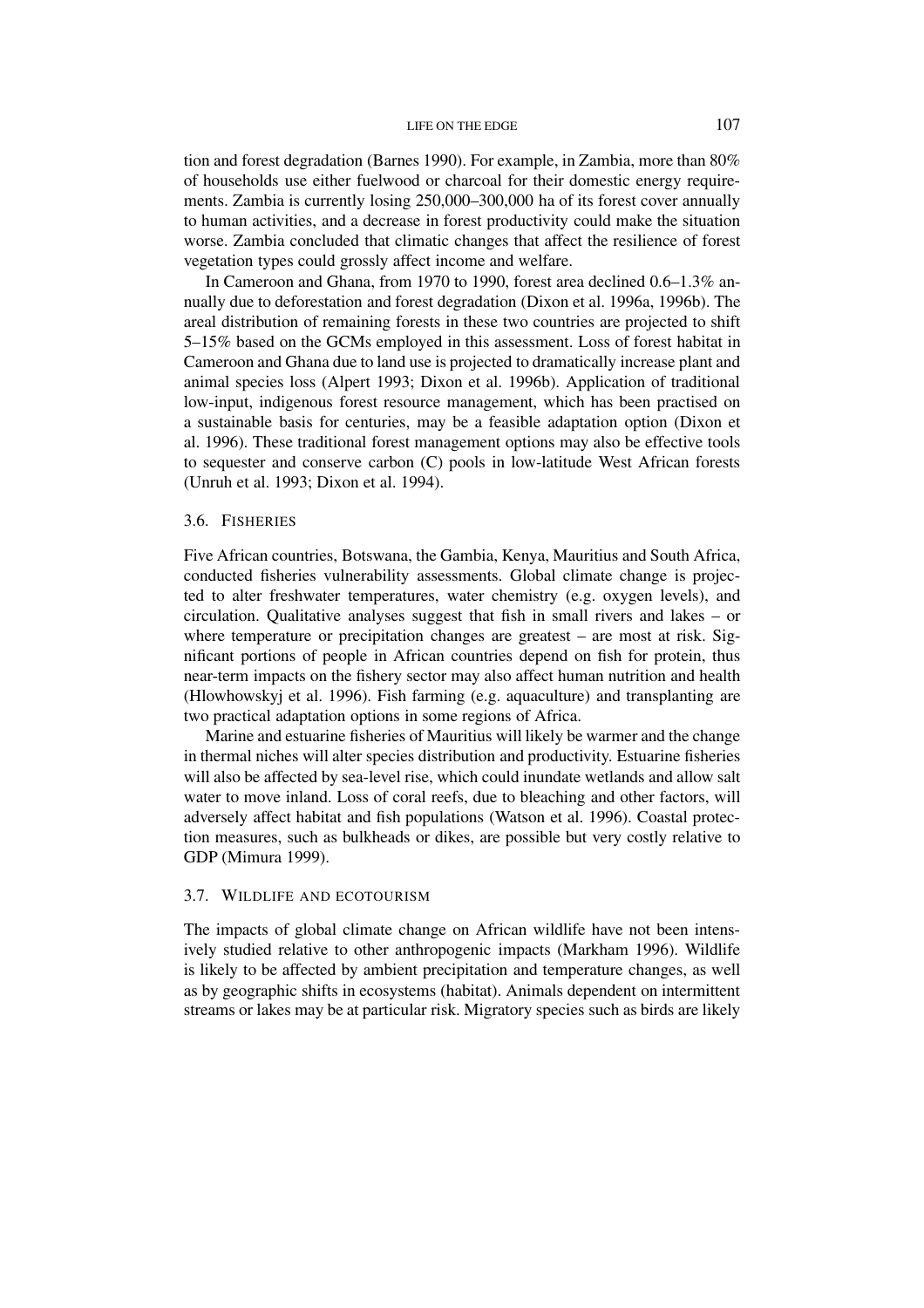to alter the timing of their migrations and could be at risk if prey and other food are no longer available. In addition, wildlife is likely to be affected by ecosystem changes such as shifts in vegetation and availability of prey. The IPCC concluded that wildlife populations in Africa are at particular risk from drought (Watson et al. 1998).

Two countries, Malawi and Zambia, used the Habitat Suitability Indices (HSI) to examine the vulnerability of key species to climate change (Mkanda 1999). Although it is difficult to generalize from only two country assessments, the vulnerability of wildlife to global climate change primarily appears to be a function of changing habitat. Current human activities may be causing habitat fragmentation, which is probably the greatest current stress on wildlife. This could be exacerbated under extreme or rapid global climate change impacts.

In Malawi, vulnerability studies reveal potential declines in nyala (*Tragelaphus*) and zebra (*Equiferus*) in Lengwe and Nyika national parks (Mkanda 1999). Nyala is a vulnerable species that may not adapt easily to climate-induced habitat changes. In contrast, if increased ambient temperature is accompanied by lower precipitation, as projected in two GCM scenarios, ecotourism might increase because increased ambient temperature could improve accessibility to parks with dry lands. However, eco-tourists might be less likely to visit the parks because of the loss of nyala.

In Zambia, increased or decreased rainfall could significantly affect wildlife habitat through changes in rangelands and bushlands (under increased precipitation) or desert-like conditions (under decreased rainfall). In addition, increased or decreased precipitation would significantly affect the behaviour and habitat of migratory wetland species. Given the vulnerability of Zambian wildlife to drought and habitat disturbance, it is likely that global climate change, whether it leads to increased or decreased rainfall, could dramatically affect the size, distribution and diversity of many populations (Markham 1996).

#### 3.8. HUMAN HEALTH

Five African countries conducted assessments in the human health sector (Table I). Each country found that human health is sensitive to climate and synoptic weather patterns, because many maladies are related to temperature and precipitation regimes. Higher temperatures can increase the incidence of heat stress, as well as spread of infectious diseases such as malaria and dengue fever. For example, because of their cooler temperatures, the East African highlands have low risk of malaria. Higher temperatures would make the climate suitable for the survival of malaria-carrying mosquitoes. In contrast, higher temperatures would also reduce risks of health problems related to cold, such as cardiovascular mortality (Patz and Balbus 1996). Zambian analyses reveal that malaria, bilharzia/schistosomiasis, cholera, dysentery, bubonic plague, and malnutrition could be exacerbated by global climate change. Human populations especially at risk include those that live in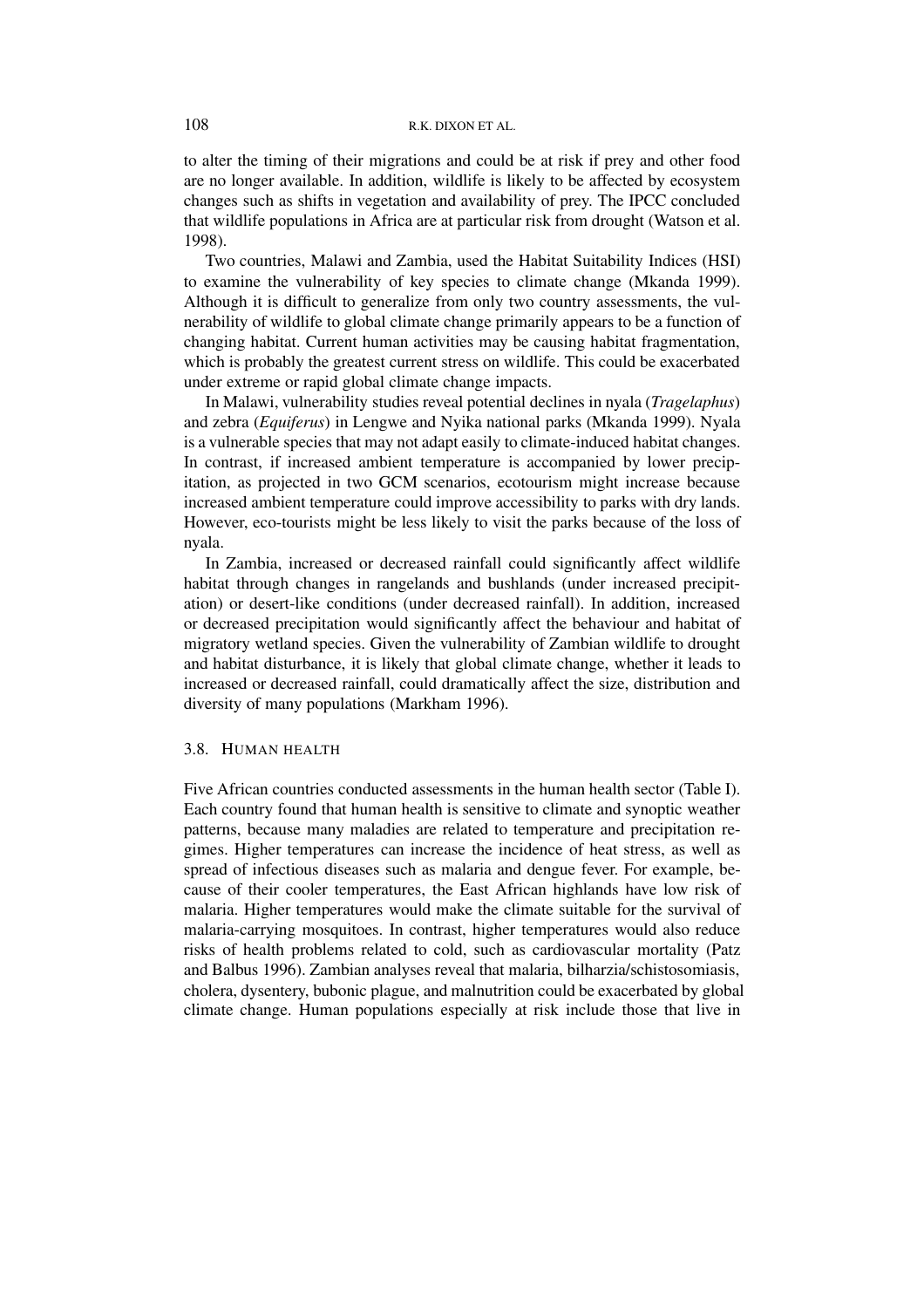poorly ventilated structures or lack clean water and sanitary services. A key factor affecting the vulnerability of human health is the strength of the public health systems. Countries with weak public health systems may be at more risk because they would be less able to prevent or contain outbreaks of diseases or other health problems associated with global climate change (Watson et al. 1996).

# **4. Summary and Recommendations**

The IPCC distinguishes between sensitivity, how a sector is directly affected by global climate change (e.g. change in agronomic crop yield); adaptability, how a system could respond to global climate change (e.g. crop rotation); and vulnerability, the net effect after sensitivity and adaptability are evaluated (Watson et al. 1996). The African assessments presented in this report focused on identifying global climate change sensitivities and adaptability of sectors. Without thorough consideration of underlying socio-economic changes, integrated impacts, and adaptability in sensitive sectors, only preliminary conclusions regarding the vulnerability of African countries to global climate change can be drawn from these assessments (Benioff et al. 1996).

The African continent is vulnerable to the impacts of global climate change in many socio-economic sectors including coastal resources, agriculture, forest, wildlife and ecotourism, and human health (Watson et al. 1996). This vulnerability is exacerbated by widespread poverty, recurrent droughts, inequitable land distribution, environmental degradation and stress, natural resource mismanagement and dependence on rain-fed agriculture (Amadore et al. 1999). A wide range of adaptation options have been identified for key sectors in representative countries of Africa. However, the underdeveloped human and institutional capacity of African countries, coupled with the absence of key infrastructure, renders traditional Western coping strategies ineffective. Such response options are well beyond the financial resources of most African countries (Smith et al. 1996b).

Future African country vulnerability and adaptation assessments could be improved by:

- Developing more robust or incremental regional or local-global climate change scenarios coupled with GCMs (Watson et al. 1996);
- Refining methods for developing baseline socio-economic scenarios and incorporating the results into vulnerability and adaptation assessments;
- Applying state-of-the-art/science assessment models and tools that can be used by analysts in African countries;
- Designing vulnerability assessments to produce results that can feed directly into adaptation assessments (CEEST 1998);
- Coupling fundamental research with assessments in each socio economic sector;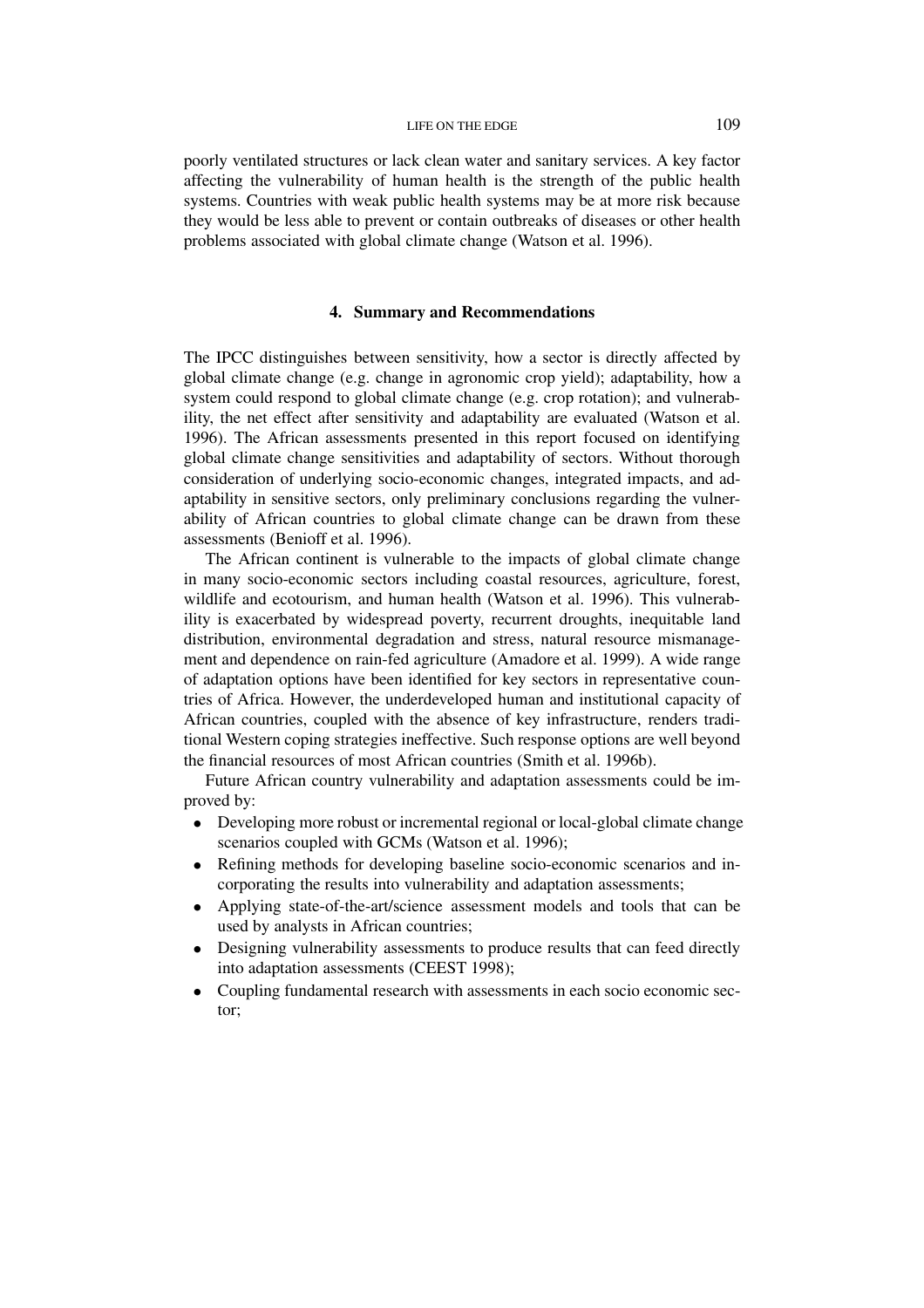#### 110 R.K. DIXON ET AL.

- Developing protocols for assessing adaptation options across a suite of countries (Smith and Lenhart 1996);
- Examining adaptation analyses that are useful to decision and policy makers (Gelil et al. 1997).

Based on the vulnerability assessments completed by national teams, Egypt and Tanzania are developing action plans that integrate results from their studies into comprehensive national policy responses (Table I). African countries can use these action plans as the basis for their National Communications to the FCCC (UN-FCCC 1992). Many African countries are integrating global climate change concerns into other national planning activities and processes (e.g. national environment plans), as well as catalysing consensus and support for global climate change adaptation measures that will contribute to sustainable development (CEEST 1998; Gelil et al. 1997).

### **Acknowledgements**

Dr Dixon was formerly Director, U.S. Country Studies Program (USCSP) 1993– 1998. The multiple contributions of the USCSP Management Team and over 500 African country analysts to this report are gratefully acknowledged. The authors thank Dr Neil de Wet for his review of the early draft of the chapter.

### **References**

Alpert, P.: 1993, 'Conserving biodiversity in Cameroon', *Ambio* **22**, 44–49.

Amadore, L., Huq, S., Kipondya, W.D., Korkorin, A., Martinez, J., Mkanda, F., Pilifosova, O., Ramos-Mane, C., Wu, Z., Benioff, R., Owens, B., Sathaye, J., Meyers, S., Braatz, B. and Smith, J.: 1999, *Climate Change: Mitigation, Vulnerability and Adaptation in Developing and Transition Countries*, US Country Studies Programme, Washington, DC, USA.

Barnes, R.F.W.: 1990, 'Deforestation trends in tropical Africa', *African J. Ecol.* **28**, 161–173.

- Benioff, R., Guill, S. and Lee, J. (eds.): 1996, *Vulnerability and Adaptation Assessments: An International Handbook*, Dordrecht, The Netherlands, Kluwer Academic Publishers.
- Boer, G.J., McFarlane, N.A. and Lazare, M.: 1992, 'Greenhouse gas-induced climate change simulated with the CCC second-generation general circulation model', *Bull. Amer. Meteor. Soc.* **5**, 1,045–1,077.
- CEEST: 1998, *National Action Plan on Climate Change in Tanzania*, Dar es Salaam, Tanzania, The Centre for Energy, Environment, Science, and Technology.
- Dixon, R.K., Brown, S., Houghton, R.A., Solomon, A.M., Trexler, M.C. and Wisniewski, J.: 1994, 'Carbon pools and flux of global forests systems', *Science* **263**, 185–190.
- Dixon, R.K., Guill, S., Hlohowskyj, I. and Mkanda, F.X. (eds.): 1995, 'Vulnerability and adaptation of African ecosystems to global climate change', *Climate Research* **6**, 1–140.
- Dixon, R.K., Perry, J.A. and Hiol Hiol, F.: 1996a, 'Carbon sequestration and conservation in forest systems: preliminary assessments in Ghana and Cameroon', *Envir. Prof.* **18**, 112–118.
- Dixon, R.K., Perry, J.A., Vanderklein, E.L. and Hiol Hiol, F.: 1996b, 'Vulnerability of forest resources to global climate change: case study of Cameroon and Ghana', *Climate Res.* **12**, 127–133.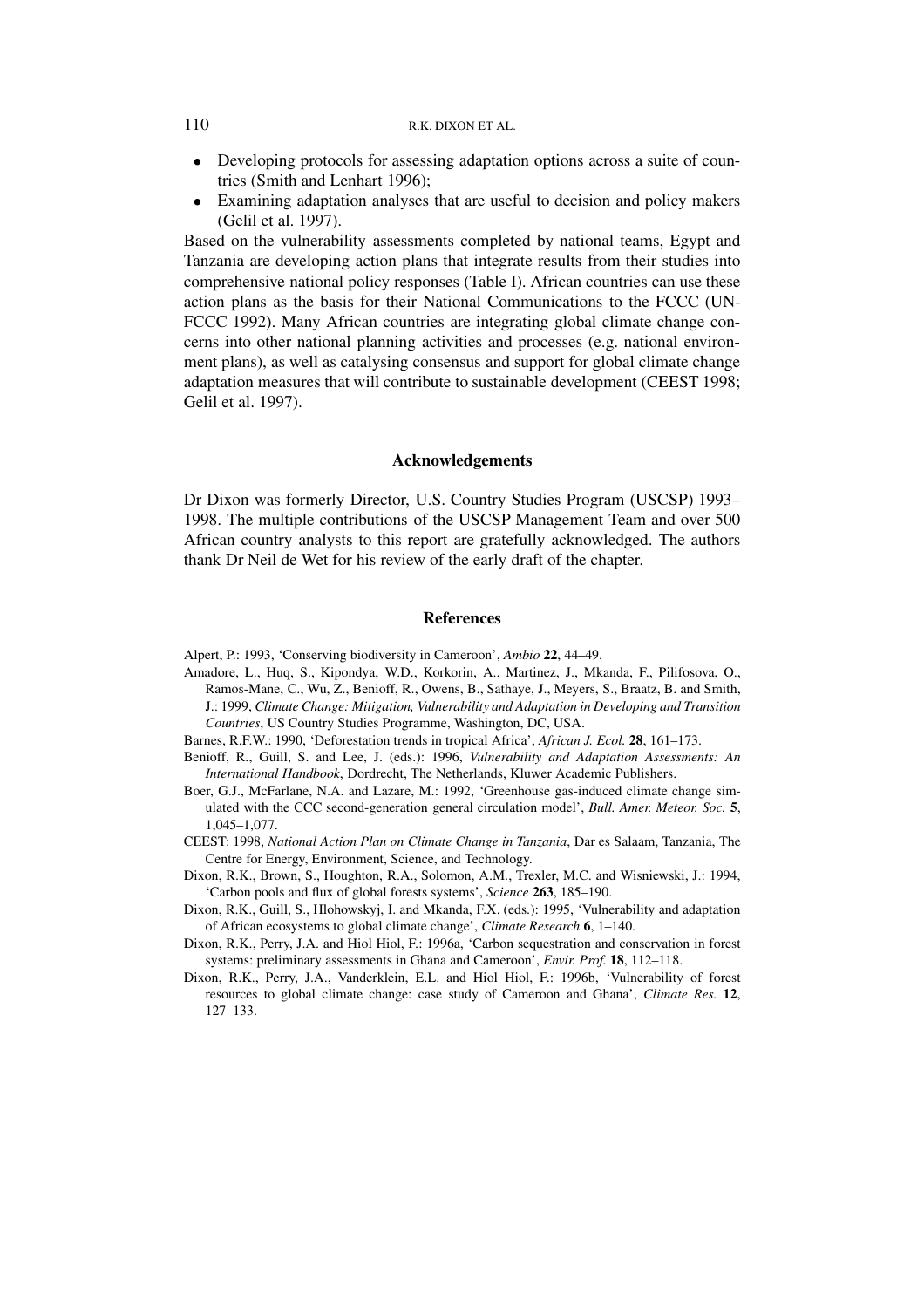- El-Raey, M.: 1997, 'Vulnerability assessment of the coastal zone of the Nile Delta, Egypt, to the impacts of sea-level rise', *Ocean Coast. Zone Manag.* **37**, 29–40.
- El-Raey, M., Dewidar, K. and El Hattab, M.: 1999, 'Adaptation to the impacts of sea-level rise in Egypt', *Climate Res.* **12**, 117–128.
- Frederick, K.D., Major, D.C. and Stakhiv, E.Z.: 1997, 'Water resources planning principles and evaluation criteria for climate change: summary and conclusions', *Climatic Change* **37**, 291–313.
- Gelil, I.A., El-Mahgary, Y. and Khella, A.F.A.: 1997, *Egypt's Policies and Measures to Mitigate Climate Change*, Cairo, Organization for Energy Conservation and Planning.
- Graham, R.L., Perlack, R.D., Prasad, A.M.G., Ranney, J.W. and Waddle, D.B.: 1990, *Greenhouse Gas Emissions in Sub-Saharan Africa*, Oak Ridge National Laboratory, Oak Ridge, No. ORNL-6640, USA.
- Gregerson, H., Draper, S. and Elz, D.: 1989, *People and Trees: The Role of Social Forestry in Sustainable Development*, Washington, DC, USA, EDI Seminar Series, The World Bank.
- Hailemariam, K.: 1999, 'Impact of climate change on the water resources of Awash River Basin, Ethiopia', *Climate Res.* **12**, 91–96.
- Hansen, J., Russell, G., Rind, D., Stone, P., Lacis, A., Lebedeff, S., Ruedy, R. and Travis, L.: 1983, 'Efficient three-dimensional global models for climate studies: models I and II', *Monthly Weather Rev.* **111**, 609–622.
- Hanson, J.D.: 1993, 'Comparison of the effects of different climate change scenarios on rangeland livestock production', *Agric. Syst.* **41**, 487–502.
- Hlohowskyj, I., Brody, M.S. and Lackey, R.T.: 1996, 'Methods for assessing the vulnerability of African fisheries resources to climate change', *Climate Res.* **6**, 97–106.
- Holdridge, L.R.: 1967, *Life Zone Ecology*, San Jose, California, Tropical Science Centre.
- Houghton, J.T., Filho, L.G., Callander, B.A. and Varney, S.K. (eds.): 1992, *Climate Change 1992: The Supplementary Report to the IPCC Scientific Assessment*, Cambridge, UK, Cambridge University Press.
- Houghton, J.T., Filho, L.G., Callander, B.A., Harris, N., Kattenberg, A. and Maskell, K. (eds.): 1996, *Climate Change 1995: The Science of Climate Change*, Cambridge, UK, Cambridge University Press.
- Houghton, J.T., Filho, L.G., Bruce, J., Lee, H., Callander, B.A., Haites, E., Harris, N. and Marshall, K. (eds.): 1995, *Climate Change 1994: Radiative Forcing of Climate Change and an Evaluation of the IPCC IS92 Emission Scenarios*, Cambridge, UK, Cambridge University Press.
- Ikeme, J.: 2003, *Climate change adaptational deficiencies in developing countries: the care of subsaharan Africa*. Mitigation and Adaptation Strategies for Global Change **8**, 29–52.
- Jallow, B.P., Toure, S., Barrow, M.M. and Mathieu, A.A.: 1999, 'Coastal zone of the Gambia and the Abidjan region of Côte d'Ivoire: sea-level rise vulnerability, response strategies and adaptation options', *Climate Res.* **12**, 129–136.
- Kaczmarek, Z.: 1993, 'Water balance model for climate impact analysis', *ACTA Geophys. Polonica* **41**, 1–16.
- Kaoma, J., Nkomoki, J. and Mulenga, P.: 1997, *Vulnerability and Adaptation Assessment*, Environmental Council of Zambia.
- Kariuki, J.G., Omenda, T.O., Oballa, P.O. and Kamweti, D.M.: 1997, *Potential Impacts of Climate Change on Forests in Kenya*, Nairobi, Kenya, Ministry of Research, Technical Training and Technology.
- Leatherman, S.P., Nicholls, R.J. and Dennis, K.C.: 1995, 'Aerial videotape-assisted vulnerability analysis: a cost effective approach to assess sea-level rise impacts', *J. Coast. Res.* **14**, 15–25.
- Leggett, J., Pepper, W.J. and Stewart, R.J.: 1992, 'Emissions scenarios for IPCC: an update', in J.T. Houghton, B.A. Callander and S.K. Varney (eds.), *Climate Change 1992 – The Supplementary Report to the IPCC Scientific Assessment*, Cambridge, UK, Cambridge University Press.
- Makadho, J.M.: 1996, 'Potential effects of climate change on corn production in Zimbabwe', *Climate Res.* **12**, 147–151.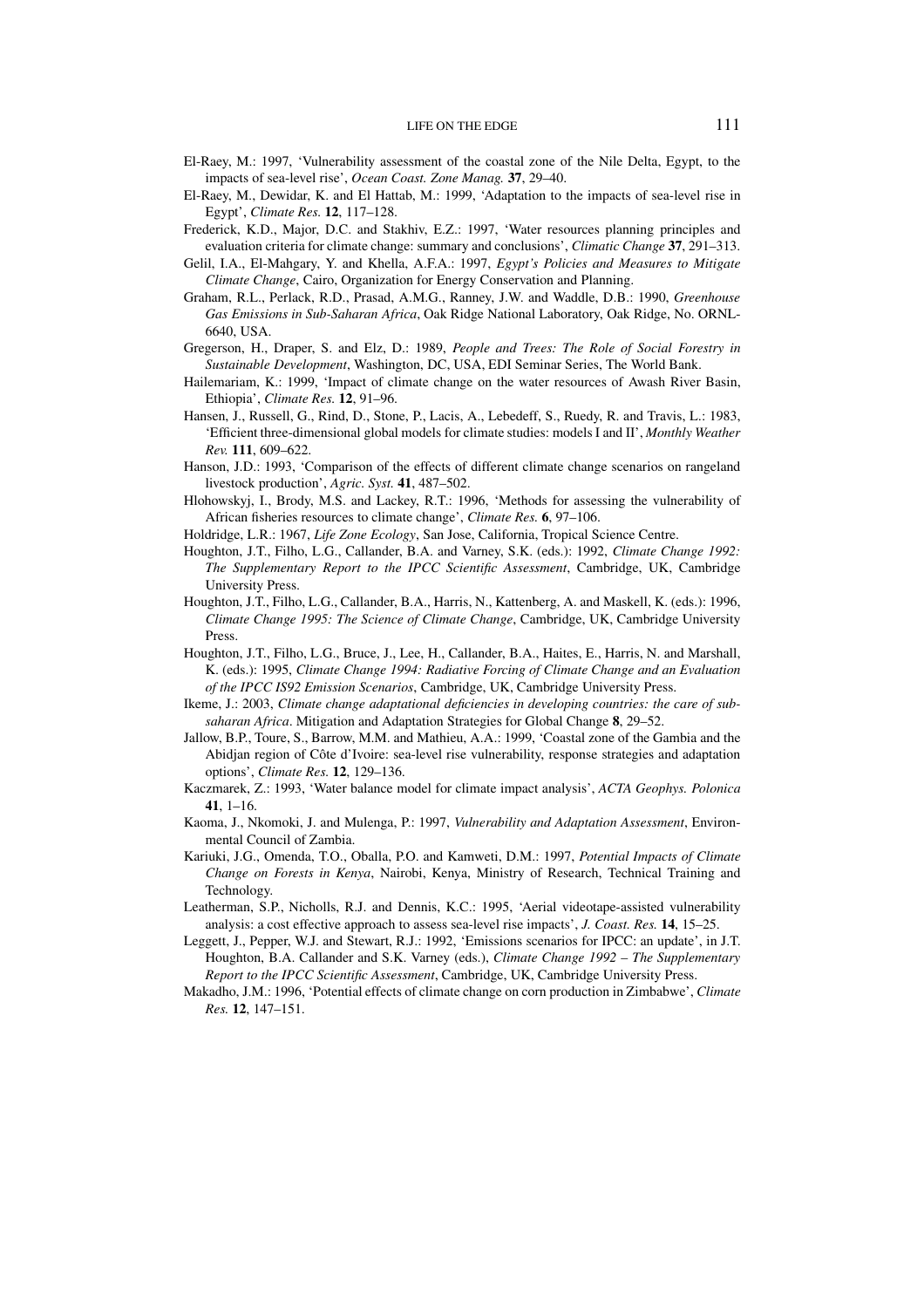- Manabe, S., Stouffer, R.J., Spelman, M.J. and Bryan, K.: 1991, 'Transient responses of a coupled ocean-atmosphere model to gradual changes of atmospheric  $CO<sub>2</sub>$ . Part 1: Annual Mean Response', *J. Climate Change* **4**, 785–818.
- Mararira, C.H. and Mwamuka, F.C.: 1996, 'Vulnerability of Zimbabwe forests to global climate change', *Climate Res.* **12**, 135–136.
- Markham, A.: 1996, 'Potential impacts of climate change on ecosystems: a review of implications for policymakers and conservation biologists', *Climate Res.* **12**, 179–191.
- Mati, B.M. and Karanja, F.K.: 1997, 'Sensitivity of maize growing zones to climate change: The effect of climate change on maize production trends in zones III-IV of Kenya', *Kenya Country Study on Climate Change*, Nairobi.
- Mimura, N.: 1999, 'National assessment results of climate change: impacts and responses', *Climate Res.* **12**, 77–230.
- Mitchell, J.F.B., Manabe, S., Tokioka, T. and Meleshko, V.: 1990, 'Equilibrium change', in *Climate Change: The IPCC Scientific Assessment*, Cambridge, UK, Cambridge University Press.
- Mkanda, F.X.: 1999, 'Drought as an analogue climate change scenario for prediction of potential impacts of Malawi's wildlife habitats', *Climate Res.* **12**, 215–222.
- Mutua, F.M.: 1996, *Sensitivity of the Hydrologic Cycle in the Tana River Basin Due to Climate Change*, Nairobi, Department of Meteorology, University of Nairobi.
- Mwandosya, M.J., Makundi, W.R., Meyers, S.P. and Wiel, S. (eds.): 1996, 'Greenhouse gas mitigation for African countries', *Envir. Prof.* **18**, 1–134.
- Neilson, Ronald P., Smith, B., Kittel, T. and Viner, D.: 1998, 'Simulated changes in vegetation distribution under global warming. Appendix C', in R.T. Watson, M.C. Zinyomera, and R.H. Moss (eds.), *the Regional Impacts of Climate Change: An Assessment of Vulnerability*, Cambridge, UK, Cambridge University Press.
- Patz, J.A. and Balbus, J.M.: 1996, 'Methods for assessing public health vulnerability to global climate change', *Climate Res.* **12**, 113–125.
- Rosenzweig, C. and Parry, M.L.: 1994, 'Potential impact of climate change on world food supply', *Nature* **367**, 133–138.
- Sanchez, P.A. and Benites, J.R.: 1987, 'Low-input cropping for acid soils of the humid tropics', *Science* **238**, 1,521–1,527.
- Schlesinger, M.E. and Zhao, Z.C.: 1989, 'Seasonal climatic changes induced by double  $CO<sub>2</sub>$  as simulated by the OSU atmospheric GCM/mixed-layer ocean model', *J. Climate* **2**, 459–495.
- Smith, J.B. and Lenhart, S.S.: 1996, 'Climate change adaptation policy options', *Climate Res.* **12**, 193–201.
- Smith, J.B., Huq, S., Lenhart, S., Mata, L.J., Nemesova, I. and Toure, S.: 1996a, *Vulnerability and Adaptation to Climate Change: Interim Results from the US Country Studies Programme*, Dordrecht, Kluwer Academic Publishers.
- Smith, J.B., Bhatti, N., Menzhulin, G., Benioff, R., Campos, M., Jallow, B., Rijsberman, F., Budyko, M.I. and Dixon, R.K. (eds.).: 1996b, *Adapting to Climate Change: An International Perspective*, New York, USA, Springer-Verlag.
- Strzepek, K.M. and Kaczmarek, Z. (eds.): 1996, 'Water resources vulnerability and adaptation to climate change: the US Country Studies Programme', *Int. J. Water Res. Devel.* **12**, 109–229.
- Strzepek, K.M., Yates, D.N. and El Quosoy, D.E.: 1996, 'Vulnerability assessment of water resources in Egypt to climatic change in the Nile Basin', *Climate Res.* **6**, 89–95.
- Unruh, J.D., Houghton, R.A. and Lefebvre, P.A.: 1993, 'Carbon storage in agroforestry: an estimate for Sub-Saharan Africa', *Climate Res.* **3**, 39–52.
- UNFCCC, 1992, *United Nations Framework Convention on Climate Change*, Geneva, Switzerland, United Nations.
- Watson, R.T., Zinyowera, M.C., Moss, R.H. (eds.): 1998, *The Regional Impacts of Climate Change: An Assessment of Vulnerability*, Cambridge, UK, Cambridge University Press.